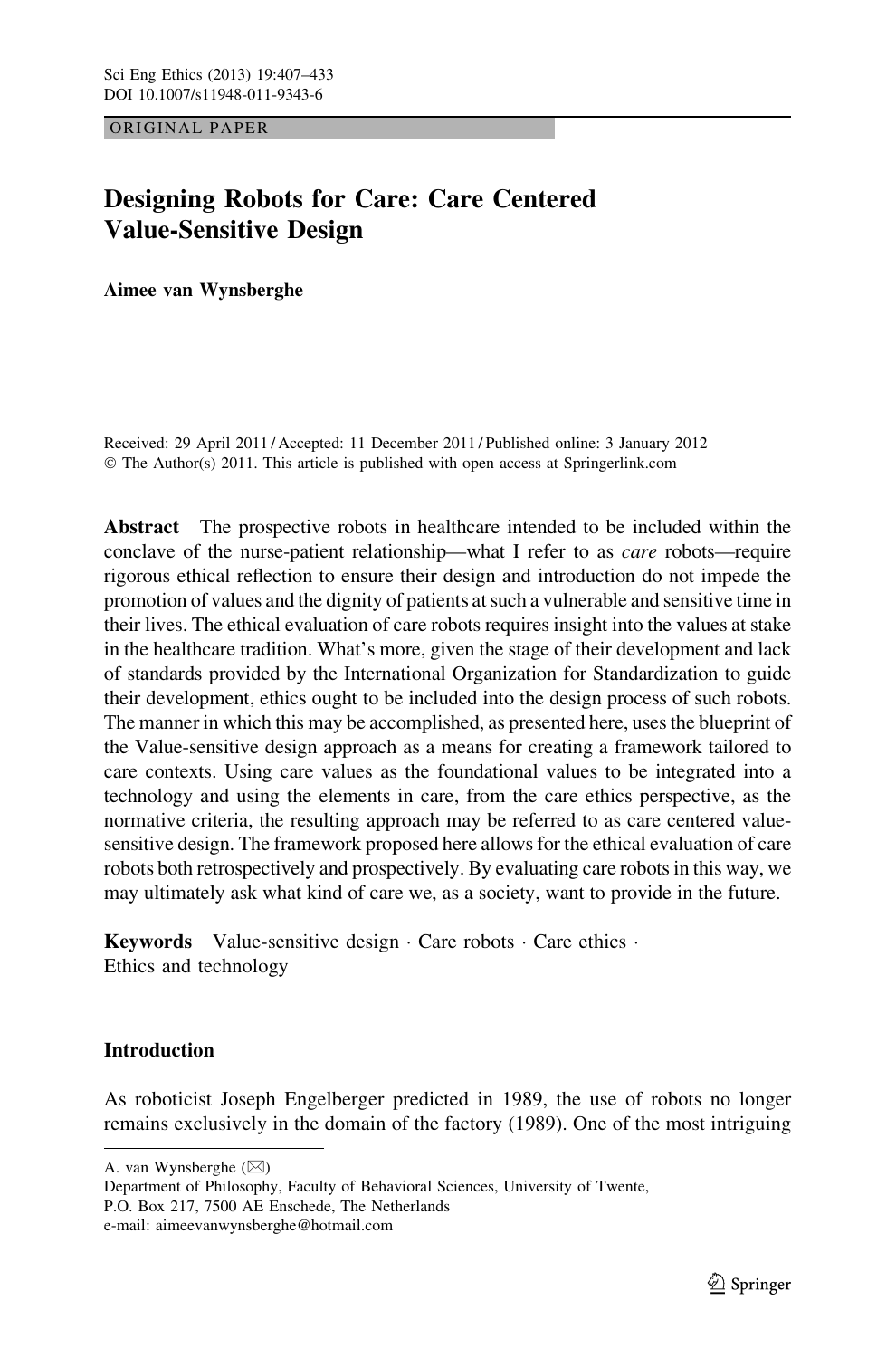and morally challenging applications of robots is their use in healthcare scenarios. The most prominent and widespread are surgical robots, the daVinci<sup>TM</sup> Surgical System or its predecessor the Zeus<sup>TM</sup> Telesurgical System for example (Van Wynsberghe and Gastmans [2008\)](#page-26-0); however, the more recent and intriguing robots to be used in healthcare are those intended for inclusion in the daily care activities of persons, activities like lifting, feeding or bathing. These robots, what I refer to as *care robots*, will be used by the care-giver in the care of another or may also be used by the care-receiver directly. The initiative to create such robots stems from the foreseen lack of resources and healthcare personnel to provide a high standard of care in the near future: fewer people in the younger generations are available to meet the care needs of the ageing population (WHO [2010](#page-26-0)). This trend is expected to be observed in multiple countries. Consequently, the idea is that this wave of automation, namely care robots, may help to mitigate the coming lack of care workers by providing assistance during care tasks or by fulfilling care tasks to relieve time for the many duties of care workers. Given the sensitive and morally complex context(s) into which these robots will be stepping, ethical attention to their potential impact is called for. To date, authors like Sharkey and Sharkey ([2010\)](#page-25-0) and Shannon Vallor ([2011\)](#page-26-0) have addressed certain issues pertaining to the use of care robots by addressing their potential impact on the rights of elderly citizens or the development of care-givers in their personal and professional roles, respectively.

In line with such ethical evaluations, attempts have been made to outline a framework for the ethical evaluation of robots (Veruggio and Operto [2006](#page-26-0)), or to suggest the dimensions of a robot ethic (Asaro [2006](#page-24-0)). These efforts, however, fall short by neglecting certain technical aspects, neglecting the specific issues pertaining to care contexts (for robots in healthcare), or failing to provide the structure of a framework at all. A framework for the ethical evaluation of care robots requires recognition of the specific context of use, the unique needs of users, the tasks for which the robot will be used, as well as the technical capabilities of the robot. Above and beyond a retrospective evaluation of robots, however, what is needed is a framework to be used as a tool in the design process of future care robots to ensure the inclusion of ethics in this process. What's more, given the lack of standards provided by the International Organization for Standardization (ISO [2011\)](#page-25-0), there exists an opportunity at this time to incorporate ethics into the actual design processes for these kinds of robots. Accordingly, if ethics is to be included in the design process of robots, one must first identify the moral precepts of significance followed by an account as to how to operationalize said precepts.

Accordingly, this work addresses the following question: how can care robots be designed in a way that supports and promotes the fundamental values in care. As such, I neither refute the potential positive contributions of care robots nor the negative. Rather, I am looking for the most desirable way in which to proceed with their design. The following paper begins by outlining what a care robot is and why questions of design are the most significant questions to address at this time for these robots. Following this, I embark on a conceptual investigation of the concepts of value, and of care, for understanding their complexity. From this, I present a normative framework for the retrospective and prospective evaluation of care robots and provide an example to illustrate its utility.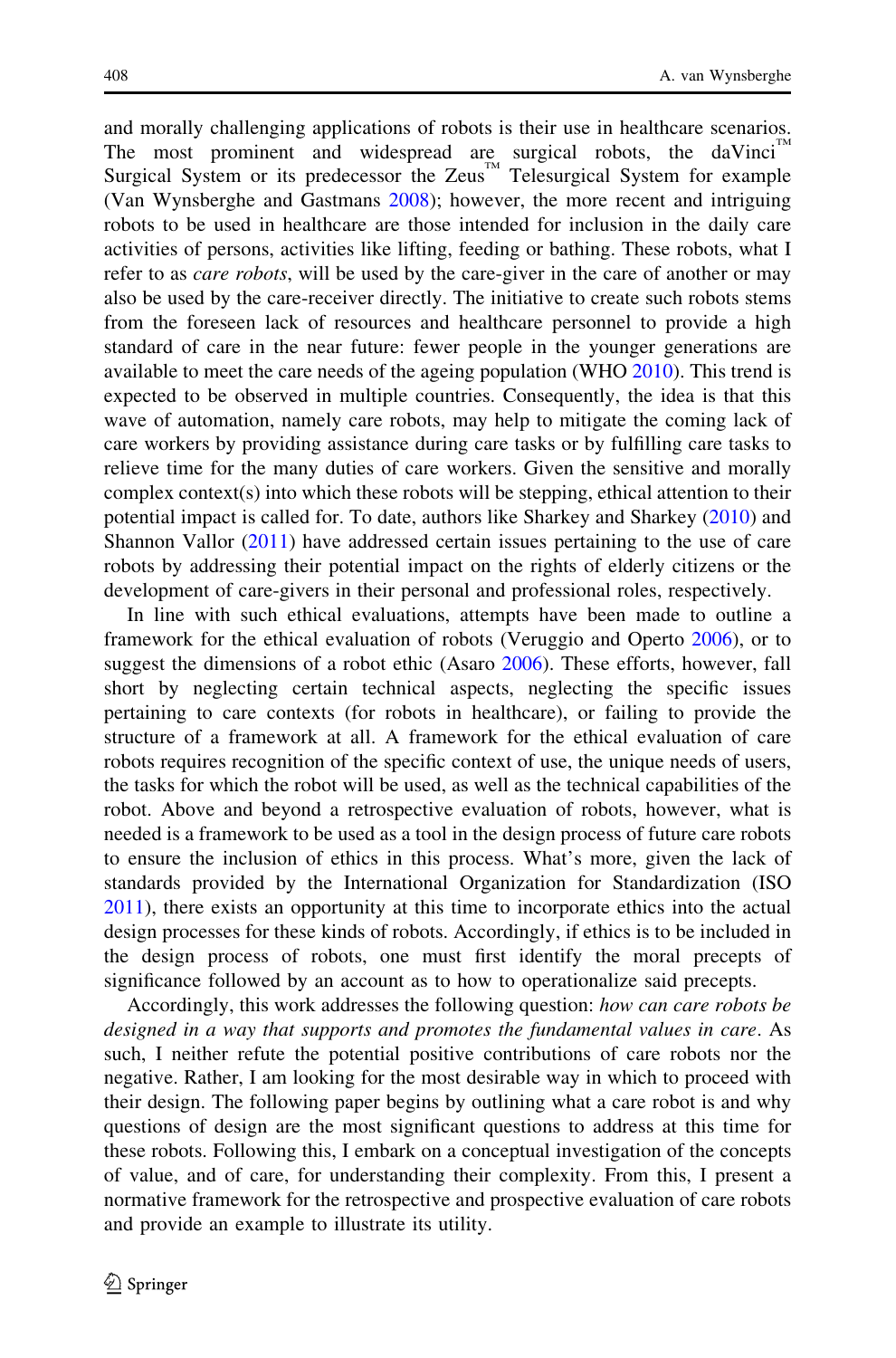#### What is a Care Robot?

As I have mentioned, a care robot is one that is used in the care of persons in general. For Vallor, ''carebots are robots designed for use in home, hospital, or other settings to assist in, support, or provide care for the sick, disabled, young, elderly or otherwise vulnerable persons'' [\(2011](#page-26-0)). According to Sharkey and Sharkey, the tasks for which the care robot is used can be classified in terms of either providing assistance in caregiving tasks, monitoring a patient's health status and/or providing social care or companionship [\(2010](#page-25-0)). Both Vallor and Sharkey and Sharkey, list examples of current care robot prototypes from the RI-MAN autonomous lifting robot at the Riken Institute, now replaced with the RIBA, to the MySpoon feeding assist robot. Care robots are also envisioned for tasks like bathing as well as social companionship, the most well known of the latter being the Paro robot. Most recently, the car company Toyota has announced the release of four care robots intended to aid a nurse with lifting patients or to assist patients with walking.<sup>1</sup>

As we can see, there is no capability exclusive to all care robots rather; they may have any number and range of capabilities from planar locomotion (vs. stationary) to voice recognition, facial or emotion recognition. Additionally, they may have any degree of autonomy, from human-operated (as in the surgical robot daVinci) or varying degrees of autonomy (like the TUG robot for deliveries in the hospital which requires minimal human input or the RIBA robot intended for lifting patients without input from a human user). Thus, the definition of a care robot relies on the idea of *interpretive flexibility*, that a robot is defined by its context, users and task for use (Howcroft et al. [2004](#page-25-0)). This means that the same robot might be called by a different name if the robot is used for rehabilitation or for care purposes. The Hybrid Assistive Limb (HAL) is an example of this phenomena; the robot may be used in rehabilitation when worn by a patient (Kawamoto and Sankai [2002](#page-25-0)) or could be used to relieve the stress of lifting on the nurse. For the purposes of this work, a care robot will be defined as such according to its application domain (hospital, nursing home, home setting), its intended use (a care practice deemed as such according to its use domain) and its intended users (care givers and/or care receivers, in a care domain for a care practice.

#### Creating a Framework for the Ethical Evaluation of Robots

When discussing ethics and robots, current authors approach the question from a variety of perspectives; the rights of individuals (Sharkey and Sharkey [2010\)](#page-25-0), the specific needs of a care receiving demographic (Sparrow and Sparrow [2006](#page-25-0)), or the impact specific to the care-giver (Vallor [2011\)](#page-26-0). While these analyses provide useful contributions to the question of ethics and care robots at large they lack the formation of normative recommendations based on their work for the design of future care robots. In Peter Asaro's article ''What should we want from a robot ethic?'' (2006), he proposes the three dimensions one could be referring to when one

<sup>1</sup> [http://news.cnet.com/8301-17938\\_105-20128993-1/toyota-plans-nursing-robots-for-aging-japan/](http://news.cnet.com/8301-17938_105-20128993-1/toyota-plans-nursing-robots-for-aging-japan/).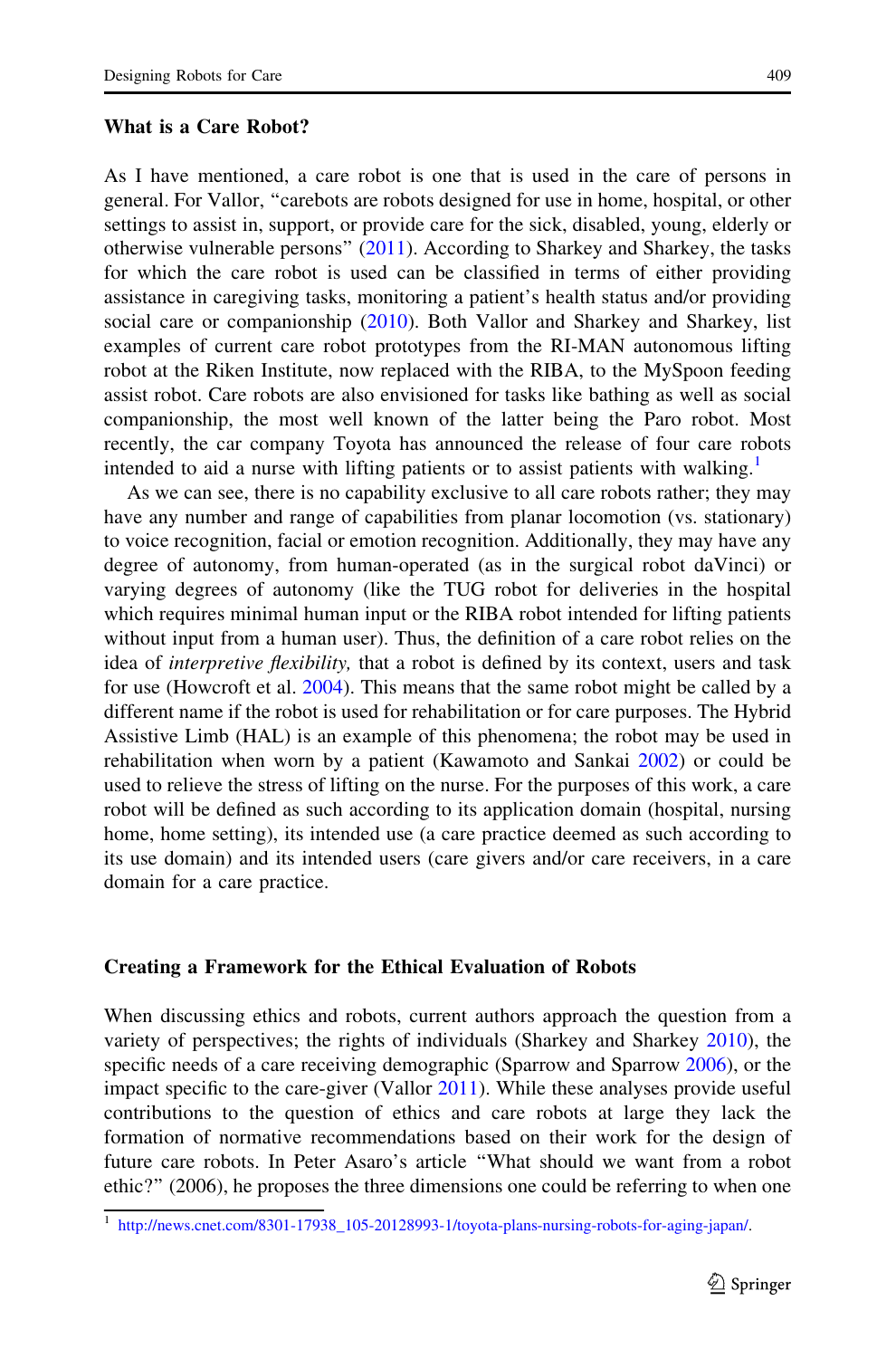says "ethics of robots":  $(1)$  the ethical systems built into robots;  $(2)$  the ethical systems of people who design robots, and; (3) the ethics of how people treat robots. He then concludes that given the nature of robots as socio-technical systems, a framework for ethically addressing robots ought to include all three dimensions. For Asaro, the overarching question that each of the three dimensions stem from has to do with the distribution of moral responsibility in the social-technical network into which robots are introduced. Asaro presents a compelling case for the need for a comprehensive approach to robot ethics, but stops short of presenting such an approach. In this paper, I intend to take up this challenge. To that end I have created a framework which incorporates ethical analysis, according to the care perspective, into the design process of a care robot. The goal with this framework is threefold; to stimulate ethical reflection of designers/engineers, to encourage ethical reflection from the care ethics tradition, and to illuminate the relationship between the technical content of a care robot and the resulting expression of care values within a care practice.

To accomplish these goals, I argue that the approach known as value-sensitive design (VSD) adequately addresses the three dimensions identified by Asaro as well as his overarching question. Value-sensitive design is defined as ''a theoretically grounded approach to the design of technology that accounts for human values in a principled and comprehensive manner throughout the design process'' (Friedman and Kahn [2003](#page-25-0)). Value-sensitive design takes as its starting point the belief that technologies embody values (the embedded values approach) and offers a coherent method for evaluating the current design of technologies but also offers a proactive element to influence the design of technologies early on and throughout the design and implementation process. This concept refutes the neutrality thesis of computer systems and software programs which states that such systems are in themselves neutral and depend on the user for acquiring moral status. Instead, it is possible to identify tendencies *within* a computer system or software that promote or demote particular moral values and norms (Brey [2009;](#page-24-0) Nissenbaum [1998\)](#page-25-0). These tendencies manifest themselves through the consequences of using the object. When said technology is capable of imposing a behavior on a user, or consequence to using it, the imposing force within the technology is considered a ''built-in'' or ''embedded'' value (or alternatively a disvalue if the computer system hinders the promotion of a value). The consequence is considered a special kind of consequence to using the object; one that brings about the promotion or demotion of a cultural value (Brey [2009\)](#page-24-0). To give a simple example of this phenomenon, one may think of a personal banking machine—the ATM, through its use, promotes a certain value of user autonomy or distributive justice. At the same time, the ATM machine enforces certain biases of users—that they are a certain height and are literate in order to use the machine. Observing values within a system is a complex endeavor whereby the promotion of one value may be fulfilled while at the same time there is a trade-off with another value.

Accordingly, technologies may be designed in a way that accounts for values of ethical importance in a systematic way and rigorously works to promote said values through the architecture and/or capabilities of a technology. It follows then that care robots may be designed in a way that promotes the fundamental values in care.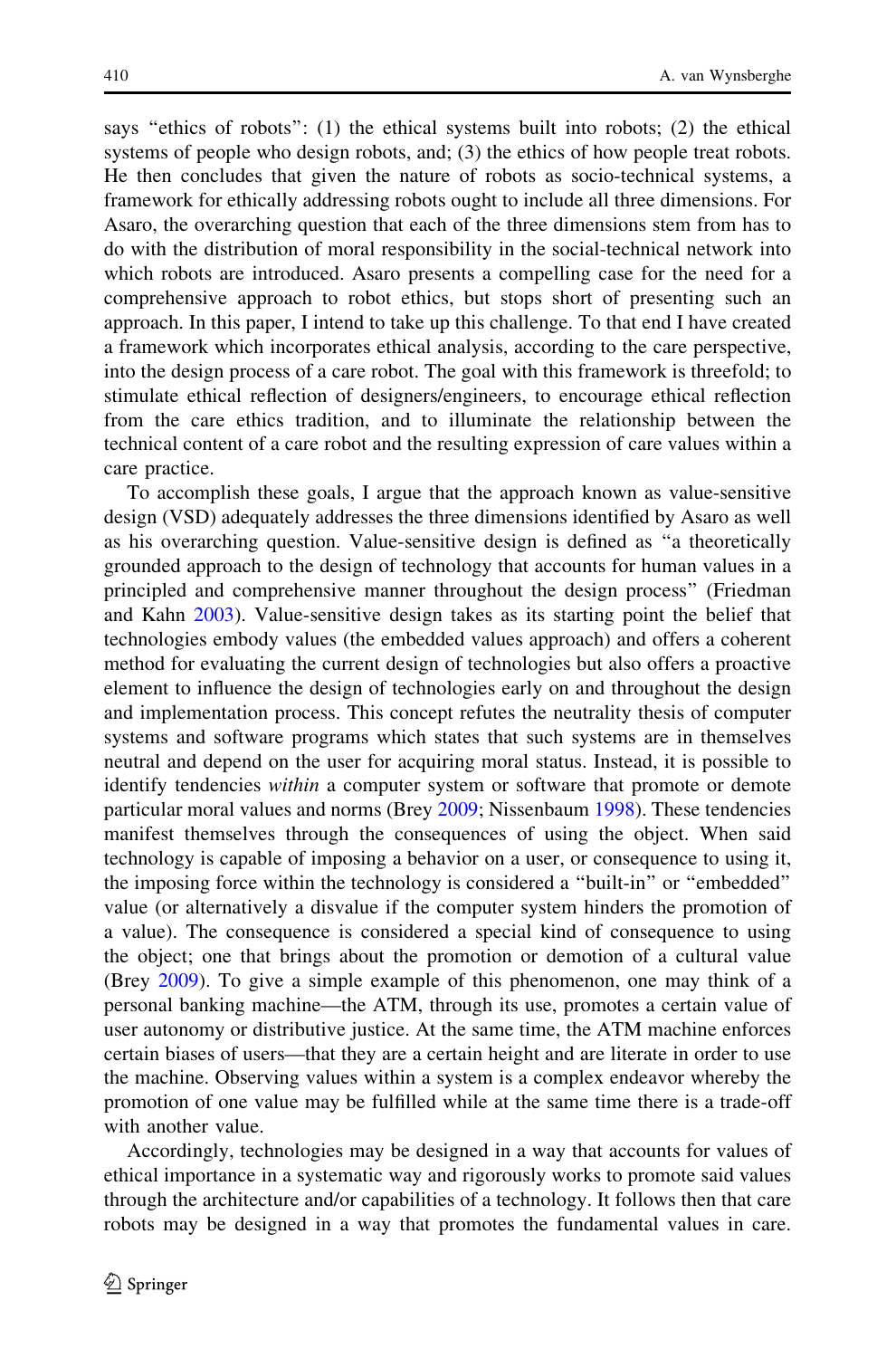Although VSD is meant for the design of a particular system or product, that is not my overall aim. My goal is to create a general framework that may be used by designers and/or ethicists in the ethical evaluation of any care robot, or for the inclusion of ethics in the design of any care robot. By using the blueprint of VSD I am creating a framework that addresses the specific relationship between technical capabilities and design of care robots with the specific context of use, task of use and users in mind. An additional benefit to the framework is its potential for use retrospectively and prospectively. When used retrospectively, designers are able to understand the impact of their design on the resulting care practice. When used prospectively, designers are able to incorporate the framework into the design process of a care robot, ultimately incorporating ethics into the design process.

Value-sensitive Design has been praised by computer ethicists and designers for its success in incorporating ethics in the overall design process of computer systems or ICT (Van den hoven [2007](#page-26-0)) but is also advantageous to guide the design process of a wide array of technologies (Cummings [2006](#page-24-0)). The framework I am creating uses components of the VSD methodology in its creation—namely the conceptual investigation coupled with a brief empirical and technical investigation. As in traditional VSD, my conceptual investigation is an exploration of the value constructs of the values of ethical importance, for this work the values of ethical importance are those from the care ethics tradition. VSD, however, has also been criticized for its lack of normative grounding given that it rests on rather abstract values without an ethical theory to anchor their interpretation (Mander-Huits [2011\)](#page-25-0). With this in mind, I diverge from traditional VSD in that I utilize the findings from the care ethics perspective to guide the discussion of relevant care values and their meaning as well as the manner in which the ethical analysis ought to take place. Based on the work of care ethicist Joan Tronto, I claim the fundamental care values of any practice to be attentiveness, responsibility, competence and reciprocity. I attempt to understand how these values are interpreted philosophically by care ethicists, as well as how these values are interpreted in context through observational work. The resulting framework thereby provides a normative account of the values in care. Putting the framework to use incorporates a technical investigation by exploring technical capabilities of care robots currently available or available in the near future. This highlights the relationship between technical content and the resulting expression of values. Unlike the traditional empirical and technical components of VSD, I do not embark on empirical studies to test a care robot in context with human users (at least not at this moment in time). This is because I aim to provide a framework for the design of a range of care robots and not one particular system. In order to utilize the framework for evaluation it is necessary to shift back and forth from conceptual to empirical to technical aspects, in much the same manner as other VSD methodologies.

# Why Begin with Design?

Not only do the three dimensions presented by Asaro point towards a discussion of design but the answer to the question of why one ought to pay so much attention to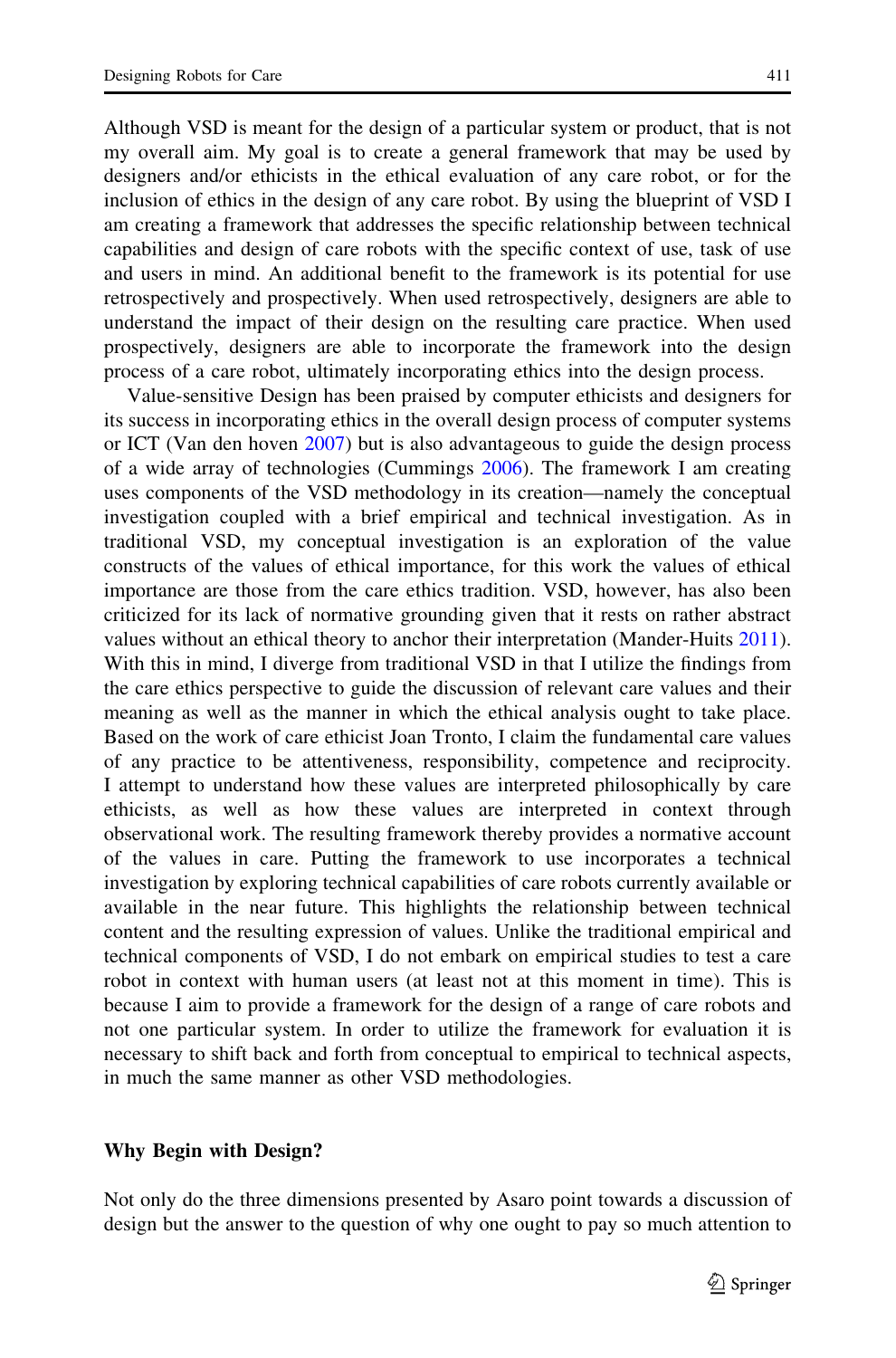issues of design is further grounded in three rationales. Firstly, there are no (universal) guidelines or standards for the design of robots outside the factory. Although the International Organization for Standardization has currently drafted standards for design of personal robots, these are classified differently from medical-use robots. Care robots will most often be found in medical settings like a hospital or nursing home and no such standards for medical robots exist to date. As a result, designers are given no guidelines pertaining to the inclusion of socially sanctioned ethical principles like safety and/or efficiency, principles which designers still strive for but do so without any standardized means. Secondly, the nascent stage of the development of robots. Given the multi-disciplinary nature of robotics a range of disciplines are involved in the design of a system. Disciplines range from computer science to engineering and from sociology to psychology. This does not mean there is neither a need nor an interest to incorporate ethics in the design process but rather there has been no attempt to facilitate a way in which ethics may be translated for engineers/designers.

The necessity for inclusion of ethical criteria throughout the design process of a care robot brings us to the third rationale—that of the far reaching impact technologies have on societies (good or bad) and in turn, that societal values and norms have on the development of a technology. From the perspective of the philosophy of technology, many theories exist which seek to explain the reciprocal and dynamic relationship between society and the development of technologies. This may not be an explicit aim of the designer but is a condition of the work that they do. The theory of scripts illustrates how engineer's assumptions about user preferences and competencies show themselves in the technical content of an object (Akrich [1992](#page-24-0)). Latour expands this idea to show how technologies steer behaviors, moral and otherwise [\(1992](#page-25-0)). Verbeek shows how technologies are included in our decision making such that moral decisions are in fact a hybrid affair between humans and technologies ([2006\)](#page-26-0). In the computer ethics domain, Nissenbaum illustrates how values and biases are embedded into a computer system [\(1998](#page-25-0)). The embedding of values and of biases and the intertwining of the two was seen previously in the ATM example. The golden thread through all of these perspectives is that social norms, values and morals find their way into technologies both implicitly and explicitly and act to reinforce beliefs or to alter beliefs and practices.

Beyond the embedding of values and/or norms, once the robot enters a network it will alter the distribution of responsibilities and roles within the network as well as the manner in which the practice takes place. This shift is what Verbeek refers to as mediation: ''when technologies are used, they help to shape the context in which they fulfill their function, they help to shape human actions and perceptions, and create new practices and ways of living'' (Verbeek [2008,](#page-26-0) p. 92). Akrich discusses this in terms of the assumptions designers have of the traditional and ideal distribution of roles and responsibilities—that practices may shift based on an assumption made by an engineer of how the practice ''ought'' to take place, how roles and responsibilities "ought" to be delegated, and inscribing these assumptions into the technical content. For Akrich, ''many of the choices made by designers can be seen as decisions about what should be delegated to a machine and what should be left to the initiative of human actors'' (p. 216). By making choices about what should and should not be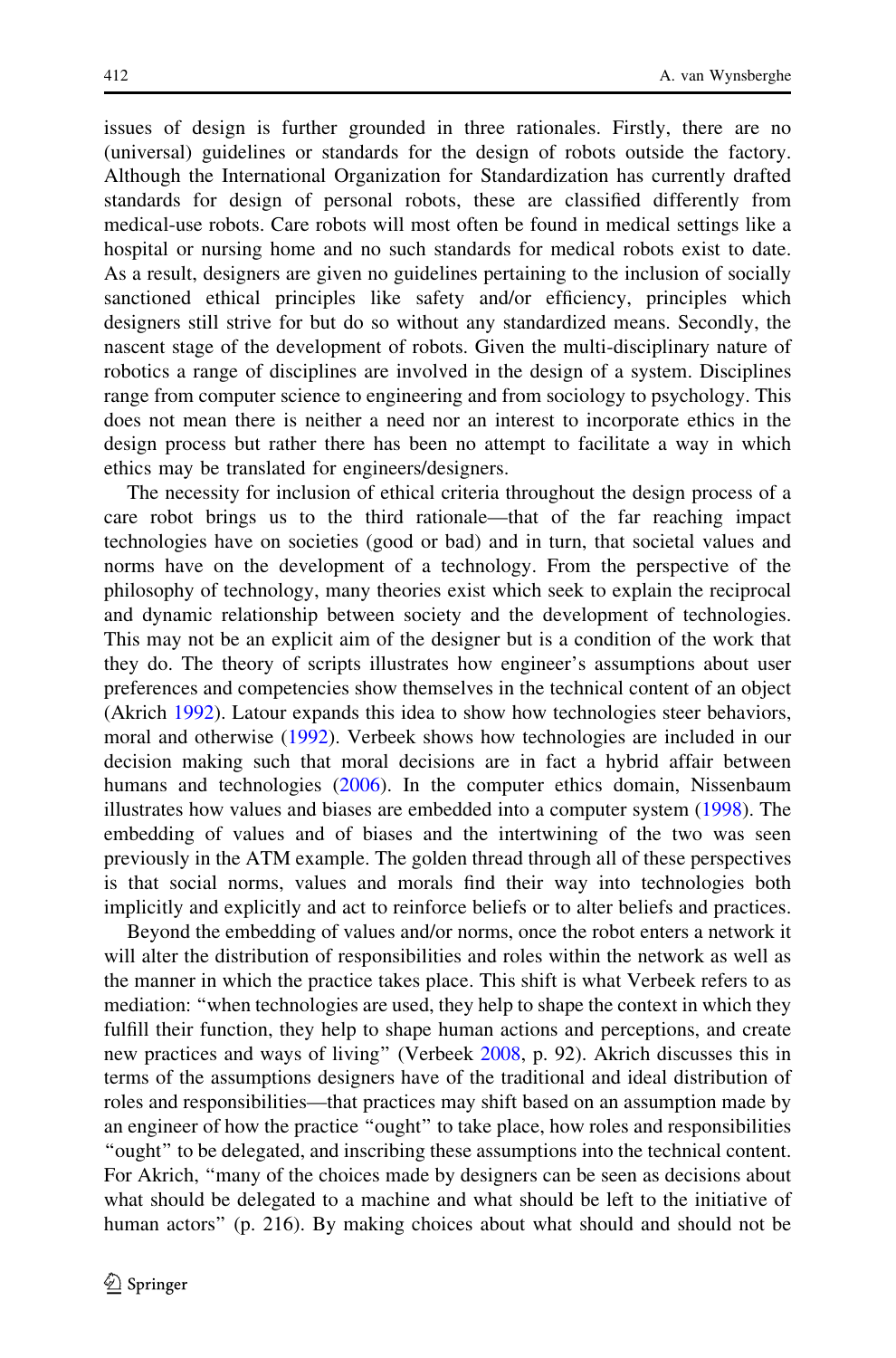delegated to certain actors (human or nonhuman), engineers may change the distribution of responsibilities in a network. Or as Verbeek claims, engineers are 'materializing morality' ([2006\)](#page-26-0). It is these ideas that mirror the overarching question presented by Asaro—that a robot ethic ought to address the shift in responsibilities once the robot has been included into a socio-technical network. What's more, when a shift in roles and/or responsibilities is inscribed in a robot a valuation is being made—for example, that the human is not competent to fulfill the task or that the robot may fulfill the task in a superior manner. Thus, even assumptions about users may be considered statements of value, or normative claims, at times.

It is true that the rationales presented here relate to the design of any system or technology; however, greater weight is added when one takes into account the context in which the care robot will be placed and the nature of the activities the care robot will fulfill. Meaning, without standards guiding the development of care robots how is one to be sure that the values and norms central to the healthcare tradition will be promoted? Or, without making these norms and values explicit through the design process, how can one be sure their inclusion will be taken into account? Or, given the cost of development of these robots, mustn't they provide the same quality of care as today if not better (which presupposes an understanding of how one defines ''good care'')? Or simply, given the dramatic impact care robots may have on society, shouldn't future considerations be taken into account in design? With these rationales in mind, the design of any technology is ultimately a moral endeavor. The design of a care robot then is even more so given the vulnerability of this demographic, the delicacy of their care needs and the complexity of care tasks.

# Exploring the Concepts of 'Value' and of 'Care'

To begin the creation of the framework, I embark on a conceptual investigation of the concepts of 'value' and of 'care'. By uncovering the values of ethical importance in a care context, the aim is to expose the moral precepts to operationalize in the design of a care robot.

# Defining Values

According to the Oxford English Dictionary, values are conceived of as ''the principles or standards of a person or society, the personal or societal judgment of what is valuable and important in life" (Simpson and Weiner [1989\)](#page-25-0). Thus, a value is something desirable, something we want to have or to have happen. It follows then that when something is de-valued it loses importance. Values may be intrinsic or inherent to an object, activity or concept, or, things may be valued as a means to an end (Rosati [2009\)](#page-25-0). For example, in the healthcare context, the concept of human dignity is valued on its own whereas the activity of touch in care contexts is valued as a means to preserving the dignity of persons (Gadow  $1985$ ). Things of value<sup>2</sup> may

<sup>&</sup>lt;sup>2</sup> I have used the word 'things' here to bypass repeating people, places, activities, concepts, and objects, all of which are included in the discussion of values.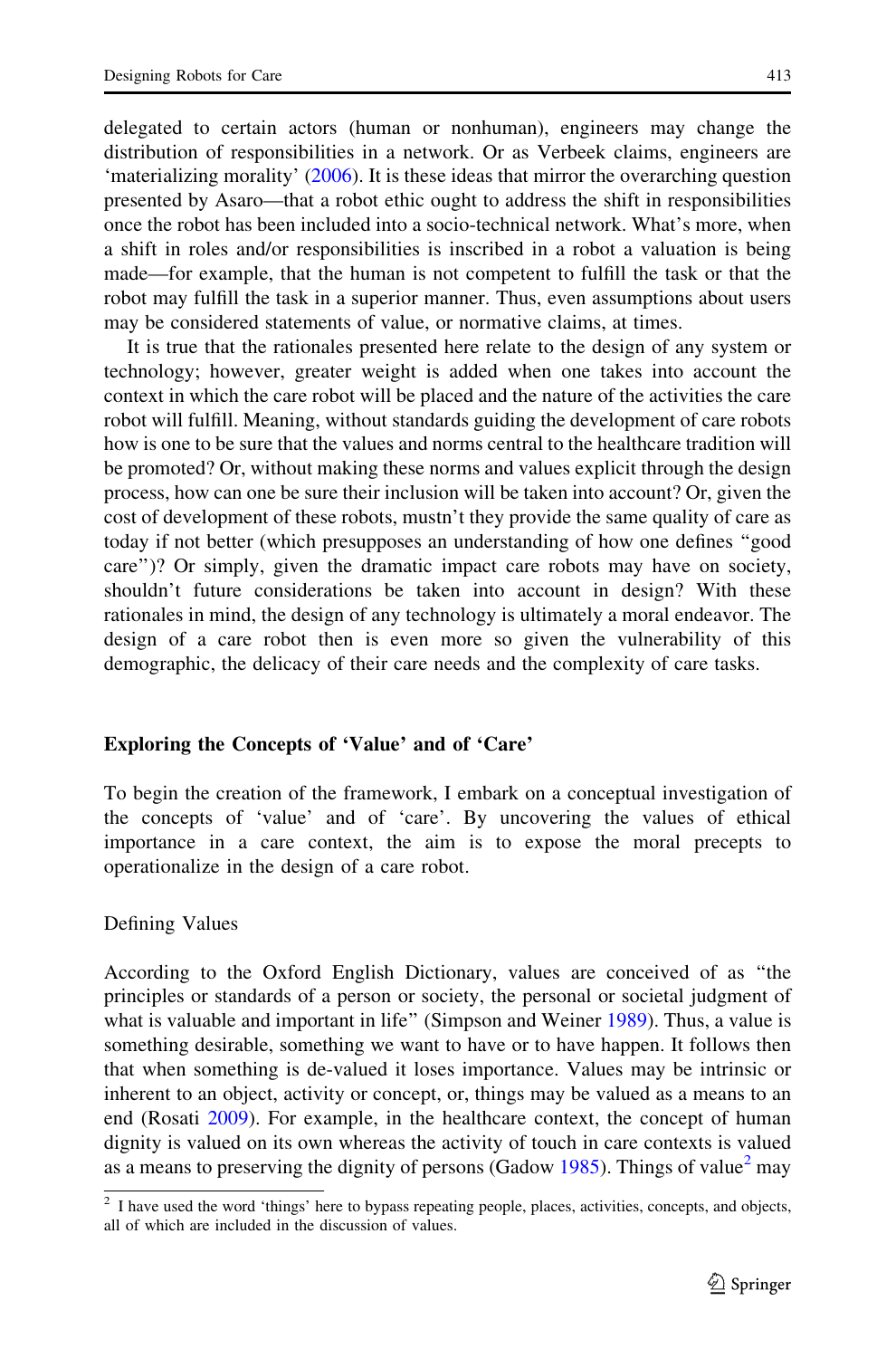be valued on a personal level or on a societal/cultural level. Values then may be more of a subjective enterprise (various things valued for an individual) or more of an objective enterprise (universal values such as justice, human dignity, fairness). The latter does not imply that values considered abstract and universal are interpreted in the same way between cultures or time periods but rather that the valuation of things may differ from an individual's sphere to a more public one. Linked with the concept of 'good', a value may be construed as something that is good or brings about a good consequence.

In the VSD literature, Batya Friedman and colleagues, opt for a more open definition of a value to refer to ''what a person or group of people consider important in life'' (Friedman and Kahn [2003](#page-25-0), p. 2). This implies then that all the values are not interpreted in the same way. Nathan et al. illustrate this with the value of privacy and its divergent ways of being interpreted between cultures and therefore protected ([2008\)](#page-25-0). Le Dantec et al. reinforce the idea that values may be universal, or generally accepted, but differ in their interpretation. Because of this, Le Dantec et al. suggest a way in which the methodology of VSD may be strengthened, through an uncovering of values in situ or discovering values through experiencing the practice (Le Dantec et al. [2009\)](#page-25-0). This is of course due to the idea that differences exist between designers' values and users' values (Nathan et al. [2008\)](#page-25-0). Thus, the scope of values varies depending on the technology, the users, the culture, the time period and the application domain. In the VSD methodology, Friedman selects the values of ethical importance pertaining to computer systems. Given that my framework is intended for use in the design of care robots, the values pertaining to the specific context are of greater ethical significance and relevance.

Defining Care, Care Ethics and Care Values

Care may be one of the most difficult concepts to articulate. This is in part due to the ubiquity of the word but is also largely a consequence of the fact that one is assumed to know what care means given its revered place in many cultures. The work of Warren T. Reich nicely outlines the broad range of meanings and connotations care has embodied going back as early as Ancient Greece (Reich [1995](#page-25-0)). Regardless, of how one perceives or defines care, care is valued as something above and beyond simple care giving tasks. It has a central role in the history of human kind as a means to signify the value of others. In other words, by caring you bestow value on the care-receiver.

In the verb ''to care'' one finds that caring may actually be divided into the idea of caring about and caring for. The dimension of caring about in the medical field implies a mental capacity or a subjective state of concern. On the other hand, *caring* for implies an activity for safeguarding the interests of the patient. In other words, it is a distinction between an attitude, feeling or state of mind versus the exercise of a skill with or without a particular attitude or feeling toward the object upon which this skill is exercised (Jecker et al. [2002\)](#page-25-0). In the field of care ethics, Joan Tronto claims that good care is the result of both a caring attitude in combination with a caring activity (Tronto [1993](#page-25-0)). In other words, a marriage between the dimensions of caring about and caring for.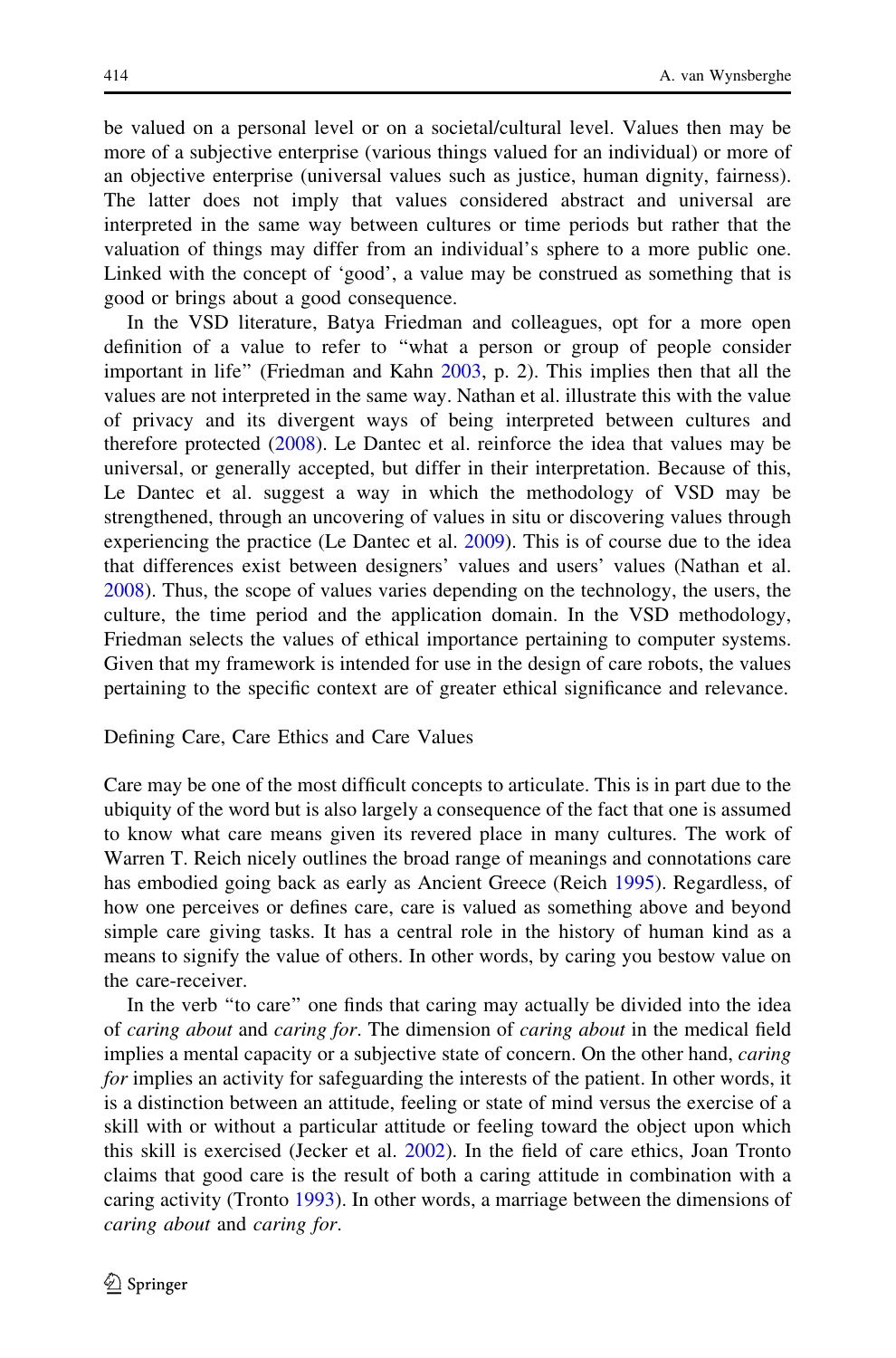The field of care ethics is most often attributed to the Kohlberg-Gilligan debate on moral psychology (Gilligan [1982](#page-25-0)). Because of this debate, a new way of perceiving the moral dilemma in a given scenario arose; one that shifted the central focus from rights and universally applicable rules to a focus on responsibilities and relationships as central factors. Perhaps the most significant result that came from Gilligan's work (along with the assistance of other scholars) is the understanding of care ethics as a perspective or orientation from which one begins to theorize rather than a pre-packaged ethical theory. In fact, care ethicists are not striving to arrive at some ready-made theory for application (as in traditional ethical theories) but rather point towards the necessary beliefs or elements that structure the care orientation. These beliefs refer to:

an emphasis of concern and discernment (to notice and worry more about the dangers of interference rather than the dangers of abandonment), habits and proclivities of interpretation (the proclivity to read the moral question presented by a situation in terms of responsibilities rather than rights), and selectivity of skills (to have developed an ease of abstraction more than an attunement to difference) (Little [1998,](#page-25-0) p. 195).

As Little articulates, ''the orientations provide illuminating stances from which to develop ethics of these relationships, not that they constitute those ethics readymade'' (Little [1998](#page-25-0), p. 206). This is precisely what my aim is when developing the framework for the ethical analysis and evaluation of care robots—to outline an orientation from which the ethical evaluation may begin by emphasizing certain fundamental components in care.

Aside from a conversation about the concept of care or the care ethics perspective, there is much to say about care values. Alternative to the idea that care in itself is a value—linked with the good life and with a valuation of another—is the idea that beneath the umbrella concept of care comes many other values. These values are given importance for their role in care—their role in giving significance to care, in making care what it is. These values form the buttress for care as an ethical endeavor and create a framework for evaluating care as a practice. It is through the manifestation of these values that one comes to understand what care really is in practice. It is therefore fruitful for the topic of embedding care values, to understand these values and their link with consequences. Thus, to begin from a topdown approach, I look to the values articulated by the governing body of healthcare, namely the World Health Organization (WHO). The WHO framework for peoplecentered health narrows in on the values in healthcare stemming from the patient's perspective; patient safety, patient satisfaction, responsiveness to care, human dignity, physical wellbeing and psychological wellbeing ([2007\)](#page-26-0). This is not to say that other values like innovation or physician autonomy are not valued but rather from the patient's perspective, the listed values are the ones with the greatest ethical importance and will thus be used in my evaluation of implementing robots in the care of persons.

Without an understanding of the specific context or the individual characteristics of a patient, these values don't tell the engineer much concerning how the value may be embedded in a care robot prototype. Therefore, I take the suggestions of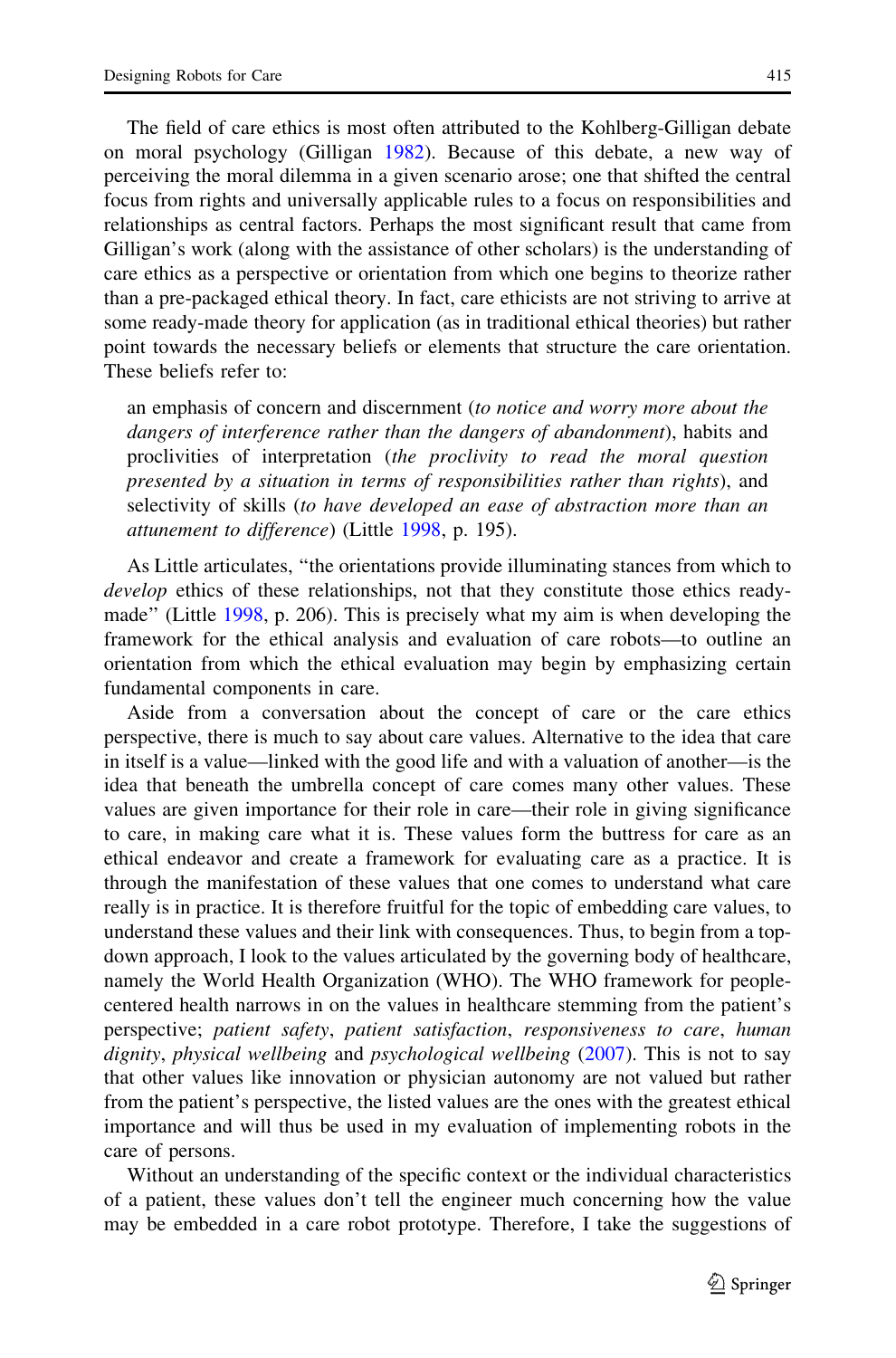Le Dantec et al. to understand the specific interpretation of these values in context, achieved through fieldwork experience in both a hospital and a nursing home.<sup>3</sup> Interestingly, the interpretation of values as well as their ranking and meaning differed depending on: the type of care (i.e. social vs. physical care), the task (ex. bathing vs. lifting vs. socializing), the care-giver and their style, as well as the care-receiver and their specific needs. For example, in a ward with people suffering from dementia, safety is in terms of not letting patients wonder onto the streets, or preventing patients from hurting both themselves and others. In a 'typical' ward of a nursing home, safety is in terms of preventing patients from falling, or assisting in the feeding of patients to prevent chocking. How a value is prioritized is also dependent on the context, personal experiences but also the specific practice. For example, through the practice of lifting, the value of safety is manifest (or interpreted) by ensuring the care-receiver does not fall or is not injured. Here, safety is of paramount importance. In contrast, through the practice of bathing, the value of safety is interpreted in terms of suitable water temperature (not burning or scarring the patient), and proper positioning on the bed or tub to prevent injury. In the practice of bathing, however, while safety is of the utmost importance, other values take precedence. For example, closing the curtain to ensure privacy, verbal communication to calm the care-receiver, and gentle strokes to convey empathy and respect through the practice. These examples make us aware of both the intertwining of care values and the actions of care-givers but also the significance of the therapeutic relationship—all of the values central to the healthcare tradition are observable within the relationship, the actions and interactions between the nurse and the patient.

When wondering about the relationship between technologies and care values, the value of touch helps to shed light. Touch is an important action in care that is valued on its own as well as a means for manifesting other values like respect, trust and intimacy. Touch is the symbol of vulnerability, which invokes bonds and subjectivity (Gadow [1985\)](#page-25-0). Touch acts to mitigate the temptation for objectification. Thus, touch is considered an instrumental value in the healthcare domain, the outcome of which results in the preservation of the value of human dignity. Using the value of touch as an example, we can see how a certain technology might impede its manifestation. Melanie Wilson illustrated how a particular computer system implemented in the field of nursing was rejected as it prevented nurses from ''hands on care''—from touch—a cornerstone of the nursing tradition (Wilson [2002\)](#page-26-0). One might suggest that designers of this technology were not aware of the significance of 'hands-on' care for nurses even when the nurse's role is to create a daily care plan.

In short, not only is care a value for what it symbolizes (a valuation of another) and manifests (meeting the needs of another) but it is also valued for the additional elements that make up care; patient safety, patient satisfaction, responsiveness to care, human dignity, physical wellbeing and psychological wellbeing. The list of

<sup>&</sup>lt;sup>3</sup> Fieldwork experience was gained by volunteering in a nursing home in London, Ontario, Canada for 4 weeks as a ''life enrichment coach'' as well as observing practices in multiple hospital, also in London, Canada.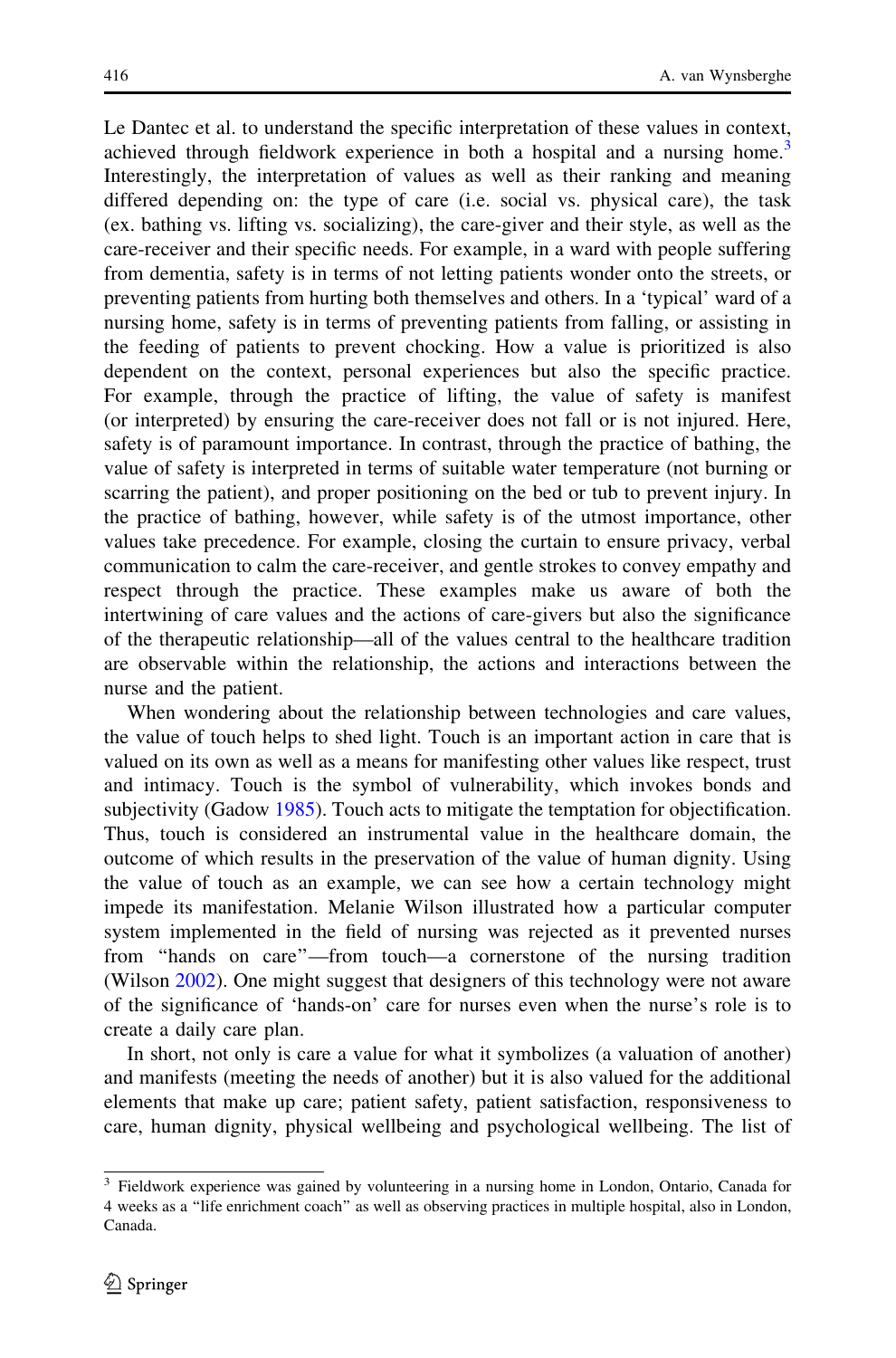care values is exhaustive when one considers the significance of the therapeutic relationship and the elements within this conclave (trust, respect, compassion, empathy and touch); however, what is hopefully now evident is the significance of the care relationship in terms of the intertwining of care actions with care values. Meaning, the expression of care values are the result of the actions and interactions between actors. To explain this further, I turn to the concept of a care practice.

### Care Practices

To elaborate on the marriage between *caring about* and *caring for*, a useful concept is that of a care practice. A care practice is, as care ethicist Joan Tronto describes it, a way to envision a care task or a series of care tasks. A way in which one can grasp the fortitude of each action and interaction between a care-giver and a care-receiver. More importantly, it is a way to envision the holistic nature of care.

The notion of a care practice is complex; it is an alternative to conceiving of care as a principle or as an emotion. To call care a practice implies that it involves both thought and action, that thought and action are interrelated, and that they are directed toward some end (Tronto [1993,](#page-25-0) p. 108).

Understanding that care tasks are more than just 'tasks' but are rich practices in a value-laden milieu that act to bring about the promotion of values, may be one of the most crucial points for designers to grasp. The reason for this has to do with understanding how values are manifest and thus how a design will impact this materialization. To exemplify this shift from task to practice, let me use the practice of lifting. When a patient is lifted by the care-giver, it is a moment in which the patient is at one of their most vulnerable. The patient trusts the care-giver and through this action a bond is formed and/or strengthened which reinforces the relationship between care-giver and the care-receiver. The significance of this is apparent in the actual practice of lifting but comes into play later on in the care process as well. Meaning trust, bonds, and the relationship, are integral components for ensuring that the care-receiver will comply with their treatment plan, will take their medication and be honest about their symptoms. Without trust, these needs of the care-giver are threatened, ultimately threatening the entire care process and the good care of the care-receiver. Thus, conceptualizing care tasks as practices adds a deeper meaning to each 'task'. It is within a care practice that the values are manifest and given their significance but it is also within practices that the holistic vision of care takes form—each care practice builds from, and on to, another practice linking all practices in the overall care process.

Selecting the Values of Ethical Importance in Care

While many care ethicists make clear the range of values and principles that provide a normative account for care (Vanlaere and Gastmans [2011;](#page-26-0) Little [1998](#page-25-0); Ruddick [1995;](#page-25-0) Noddings [1984\)](#page-25-0) they fall short of providing a systematic way to visualize and evaluate these principles and values. The vision presented by Joan Tronto allows for a perception of care as a process with stages and corresponding normative moral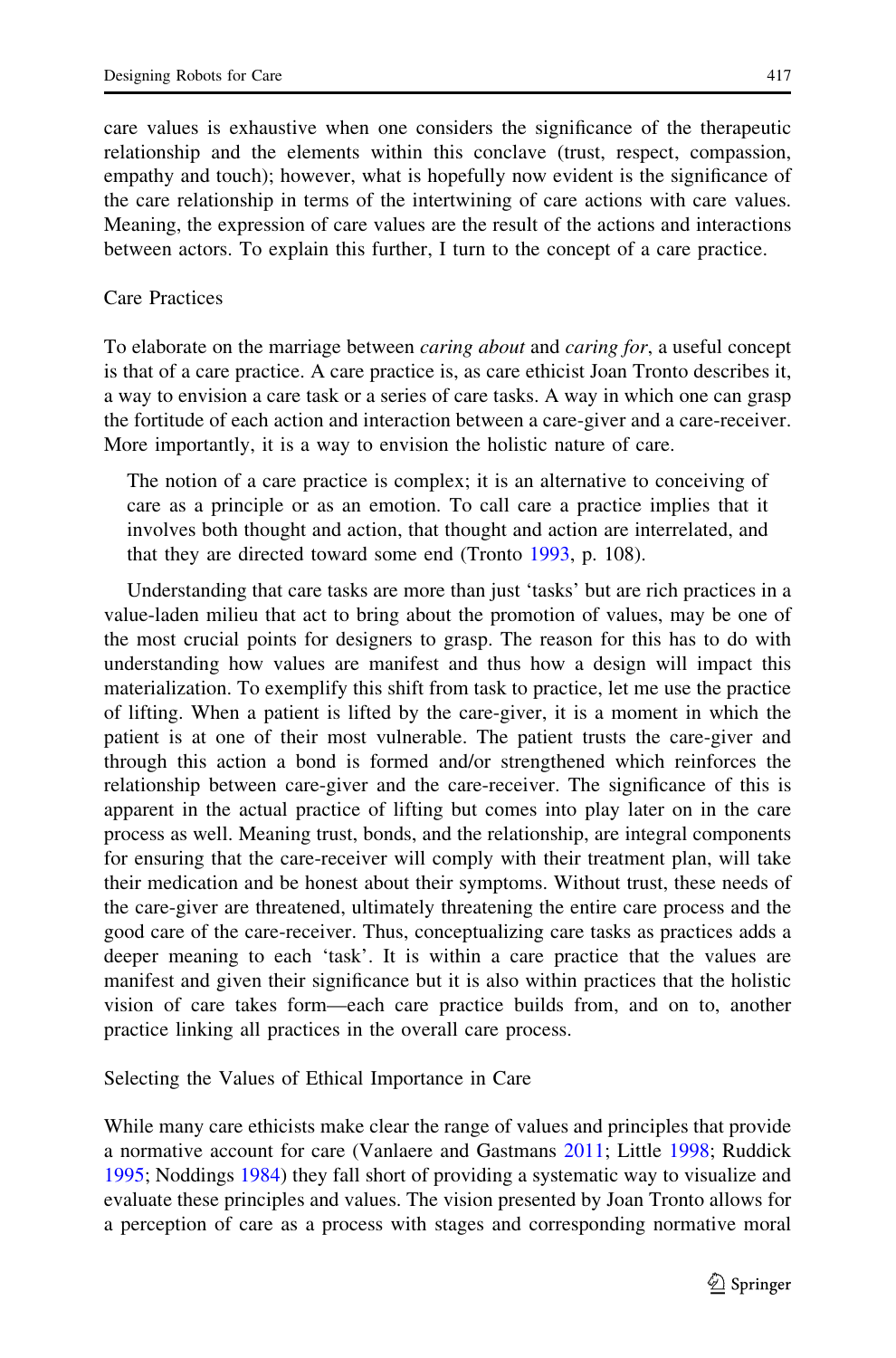elements, which provides the most enticing conceptualization for engineers to work with. There are four phases of a care practice for Tronto; caring about (recognizing one is in need and what those needs are), care taking (taking responsibility for the meeting of said needs), care giving (fulfilling an action to meet the needs of an individual), care receiving (recognition of a change in function of the individual in need). These phases have corresponding moral elements as standards to evaluate the care practice from a moral standpoint. These elements are: attentiveness, responsibility, competence, and responsiveness. Attentiveness refers to an attribute or virtue of the care-giver, a certain competence for recognizing needs. Responsibility refers again to an element of the care-giver and their stance or concern for ensuring the care-receiver is pointed in the right direction for care or maintaining an accurate assessment of needs etc. Responsibility is often delegated to a moral agent; however, some responsibilities are delegated to an artifact as technologies are wide spread in healthcare. Here, the concept of mediation (Verbeek [2006\)](#page-26-0) becomes critical in the sense that decision making on the part of nurses and patients is a hybrid affair between the nurse/patient and existing technologies. Competence is once again an attribute of the care-giver and refers to the skills with which the care is given. An unskilled care-giver may be more detrimental than no care at all. Responsiveness refers to an attribute of the care-receiver and their role in the relationship—to guide the care-giver. This element (and the phase of care receiving) is important for remembering the reasons for care in the first place: the care-receiver and their needs. Without this, care is not complete. This recognition also encourages an active stance of the care-receiver rather than a more passive, vulnerable one.

Creating a standardized framework to guide the promotion of these values which applies to any care context, task, care-receiver or care-giver reveals itself to be quite problematic given the range and variety of care values discussed in the former section. In other words, to claim that human dignity, compassion or respect for power are values to be embedded in a care robot offers nothing for the designer in terms of the robot's capabilities. Moreover, as we have seen, their ranking and prioritization is dependent on the context (i.e. one hospital domain or another vs. a nursing home) and task (ex. lifting vs. bathing). To standardize the creation of care robots there needs to be another avenue besides values alone. In the care ethics literature, alongside values, need too play a central and crucial role in the provision of good care. The needs of the patient mark the starting point of the care process and the process then revolves around a care-giver (or multiple care-givers) taking steps to meet these needs. Understanding the multiple layers of needs, the many ways in which they might be fulfilled, the preferences for one way over another, and the divergent needs between individuals, adds a further complexity to the meeting of needs. If this wasn't complicated enough, the care-giver has needs too! Needs in terms of resources, skills, responsiveness from the care-receiver to understand when needs have been met as well as their own personal needs.

Given the central role of needs in a care context, what might the relationship be between needs and values? Although many authors have written on the subject, little consensus can be found. I suggest that the values in healthcare are given their importance for their role in meeting needs. This corresponds with Super's conceptualization of the relationship between needs and values: ''values are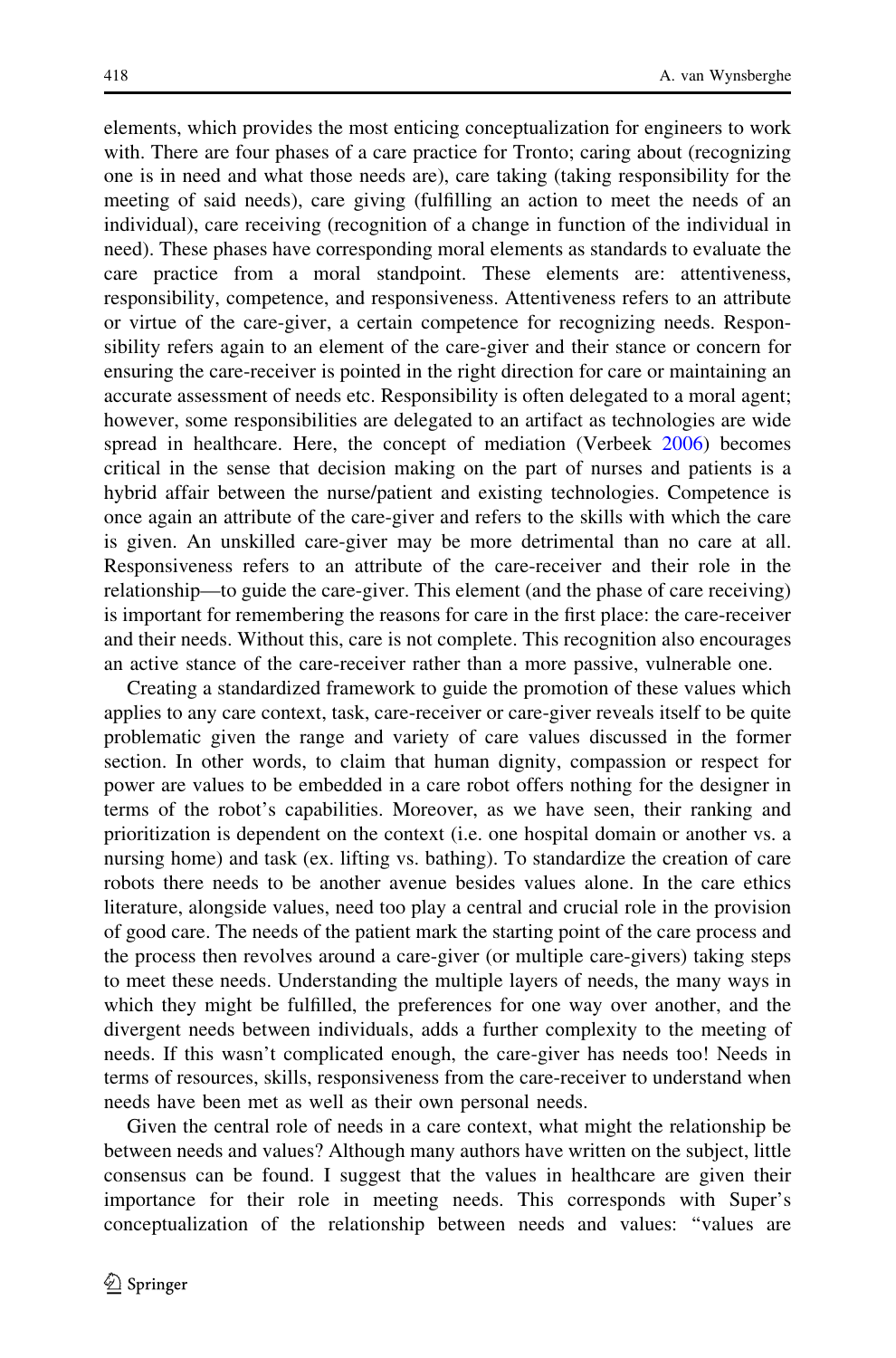objectives that one seeks to attain to satisfy a need'' [\(1973](#page-25-0), pp. 189–190). Meaning, the value is the goal one strives towards and in so doing, intentionally meets a need. Thus, we begin with needs, and the values represent the abstract ideals which, when manifest, account for the needs of individuals. It follows then that a framework for designing care robots ought to address the meeting of needs. But not so fast, we've just shown how multifaceted and intricate needs are for the care-giver and carereceiver. What's more, according to the field of care ethics, it is neither possible nor advisable to outline a series of needs which pertain to all care-givers, care-receivers or care tasks in every instance/scenario (Tronto [2010](#page-25-0)). While useful for policy or a universal ethical code, it goes against the vital element in care—that of the individual and their unique, dynamic needs. In other words, care is only thought of as good care when it is personalized (Tronto [1993\)](#page-25-0). There is, however, a solution to this barrier. It is possible to delineate a set of needs for every care practice. To recapitulate, together the phases and the moral elements make up a care practice. The practices are values working together and the vehicle for this is the moral elements. If we assume a care practice ought to proceed according to Tronto's phases than the needs for every care practice are the corresponding moral elements. It is therefore these elements that ensure the promotion of care values. Consequently, it is these elements—attentiveness, responsibility, competence, responsiveness—that make up the normative portion of the framework.

With this suggestion, there are two assumptions being made; that every care practice will always have the moral elements as needs, independent of the care-giver and care-receiver, and that the values are subsumed within the moral elements. Using the practice of feeding as an example to illustrate the first assumption, I am making the claim that this practice will *always* require attentiveness, responsibility and competence on the part of the care-giver and will always require a reciprocal interaction between care-receiver and care-giver for determining whether or not the needs have been met, no matter who the care-giver is or who the care-receiver is. In other words, these moral elements are independent of the actors. They are, however, dependent on the context and the specific practice for their interpretation and prioritization. If we were to compare the practice of lifting with the practice of feeding we would see how the element of competence is uniquely interpreted in each practice (skillfully bearing the weight of another without dropping or causing pain vs. skillfully coordinating timing and placement of food and utensils). In terms of context, the practice of lifting in the hospital requires greater efficiency than the practice of lifting in a home setting where time may not be as much of an issue. Thus, although the moral elements must always be present, the context and practice still play a crucial role in their interpretation, prioritization and manner of manifestation.

For the second assumption—that the values are subsumed within the moral elements—one may find that the values are often analogous to a phase or moral element or are expressed through the manner in which an action takes place. The value of patient safety is fulfilled through the competent completion of a practice (the phase being care giving and the moral element being competence). The valued action of touch requires attentiveness on the part of the care-giver for determining when and to what degree touch is considered necessary. The manner in which care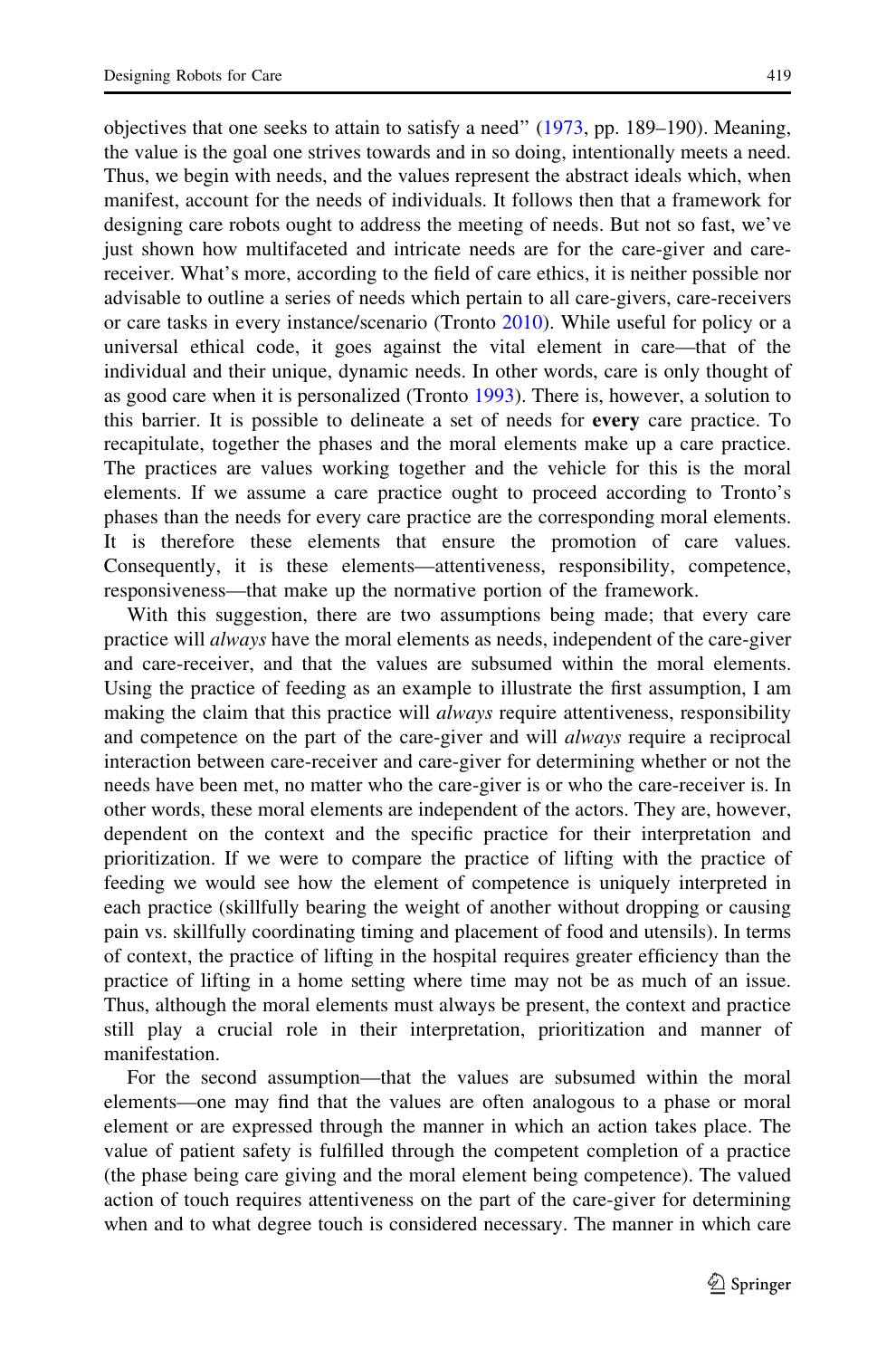practices take place is often tailored to the specific likes of one care-giver or another and again requires attentiveness to those preferences and competence in meeting them. What's more, paying attention to those unique preferences is a vehicle for establishing trust and allowing for successful reciprocal interaction.

In short, ensuring that the elements are present or strengthened through the design and introduction of a care robot, ultimately results in a manifestation of the core care values. Differences in the prioritization and manifestation of moral elements between practices and/or contexts is something that the care ethicist may draw the attention of the designer to while utilizing the framework throughout the design process. Nevertheless, the designer must first be aware of the necessary elements and their manner of manifestation.

#### The Care-Centered Framework

By summarizing and synthesizing the findings thus far I arrive at a framework to be used in the design process of care robots, both by ethicists as well as engineers/ designers. The framework for the design of care robots is distinguished from the method to proceed when using the framework. The latter is referred to as the ''care centered value sensitive design'' (CCVSD) methodology and the former is referred to as the ''care centered framework''. The care centered framework and CCVSD methodology both pay tribute to the central thesis in care ethics, namely that the care perspective provides an orientation from which to begin theorizing as opposed to a pre-packaged ethical theory. The framework articulates the components that require attention for analysis from a care perspective while the methodology indicates how these components are to be analyzed with and without the introduction of a care robot. The care centered framework aims to outline the orientation from which one begins in order to develop an ethic of the relationship between care robot and the other actors involved in the care practice. The framework consists of five components: context, practice, actors involved, type of robot, and manifestation of moral elements (see Table 1). Each of these components will be described in detail for understanding their place within the framework from the care ethics stance.

The framework is intended to be a general outline for the creation of any care robot and not one care robot in particular for one practice in one context. Thus, the

Table 1 Framework for the ethical evaluation of care robots

Manifestation of moral elements—Attentiveness, responsibility, competence, responsiveness

Context—hospital (and ward) versus nursing home versus home…

Practice—lifting, bathing, feeding, delivery of food and/or sheets, social interaction, playing games…

Actors involved—nurse and patient and robot versus patient and robot versus nurse and robot...

Type of robot—assistive versus enabling versus replacement...

The ellipsis following the description of a criterion indicates that the list is not exhaustive and may include additions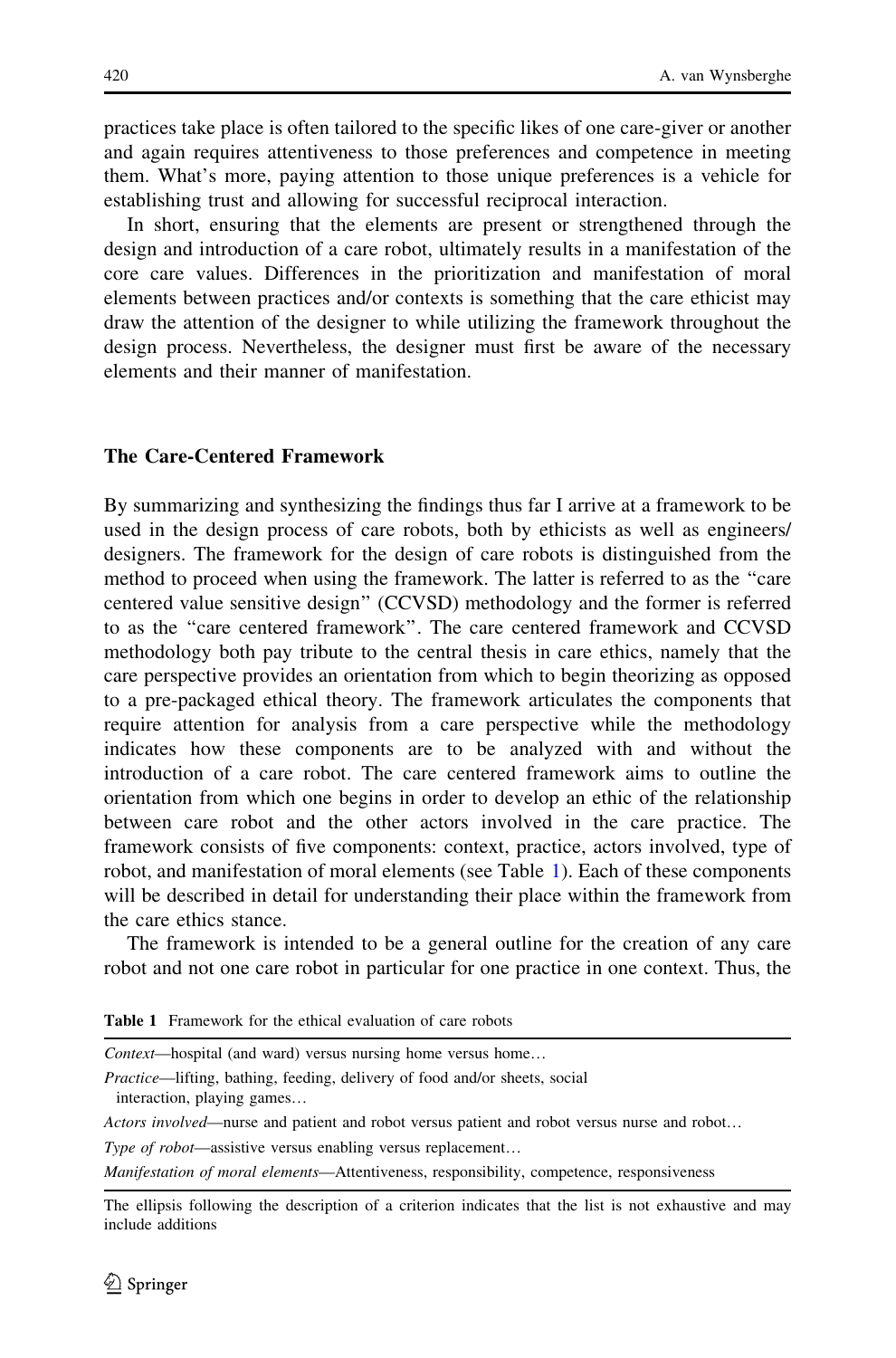framework is standardized with respect to designing care robots in general according to the necessary components but is not standardized with respect to dictating how each value is interpreted and ranked for a care practice. This is done on a case-by-case basis for each practice in a given context. This is so due to the difference in capabilities of the robot depending on the practice and context for which the robot is intended. Meaning, a robot designed for delivery of sheets will have distinctly different capabilities from a robot designed for feeding.

Context as a Component of the Framework

Firstly, one must identify the context within which the care practice is taking place. For example, the specific hospital and the ward versus a nursing home versus a home setting. The context within which the care practice takes place is important for a variety of reasons. Recent research indicates a relationship between religious beliefs and one's acceptance of using robots in care-taking roles (Metzler and Lewis [2008\)](#page-25-0). Metzler and Lewis are investigating the hypothesis that when one believes in ''a god'' they may not be as inclined to accept human-robot interaction with life-like robots at an intimate level. Thus, the design of a robot for a Catholic hospital ought to take this kind of research into consideration for the appearance of the robot. Similarly, the context in terms of one hospital ward or another is also of great importance when designing the robot. Research done by Bilge Mutlu of the University of Wisconsin, Madison (Barras [2009](#page-24-0)) shows how the same robot (the TUG robot) used in one hospital was accepted differently depending on the ward. Workers in the post-natal ward loved the robot, while workers in the oncology ward found the robot to be rude, socially inappropriate and annoying. The same workers even kicked the robot when they reached maximum frustration.

Specifying context in terms of a nursing home versus a home setting is also of importance given that the prioritization of values differs. For example, lifting in the nursing home places efficiency as a higher priority (and even more so in the hospital) while in the home setting there may not be the same time constraints. In addition, bathing in a home setting may not require the same demand for privacy as in the hospital or nursing home setting given the lack of other patients around. Specifying the context plays a crucial role for understanding the prioritization of values.

Practice as a Component of the Framework

The practice for which the care robot will be used plays a dominant role in the prioritization as well as the interpretation of values/moral elements. Examples of practices are lifting, bathing, feeding, fetching items, delivery of medications/food/ x-rays/sheets to the room or to the nurse, personal communication, social interaction, games and activities like singing songs or painting. As mentioned, each of these practices requires the elements of attentiveness, responsibility, competence and reciprocity; however, they mean very different things depending on the type of practice. Competence in terms of lifting refers to a skilled lifter that does so at the appropriate speed and angle without hurting or dropping the care-receiver. Attentiveness to whether or not the care-receiver is being hurt or pinched in any way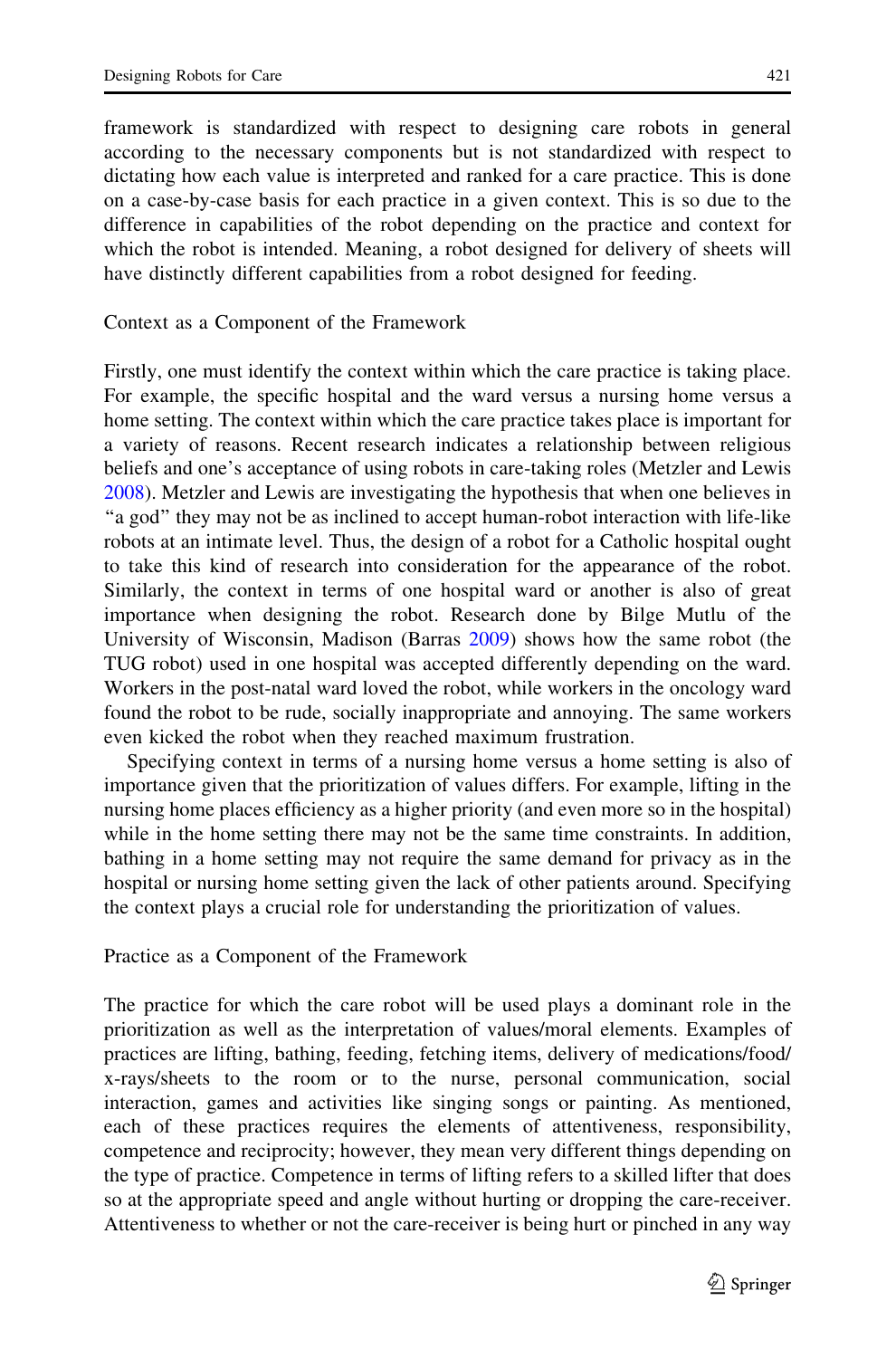is also an attribute of competence. Alternatively, competence for the practice of feeding refers to the feeder gently, with great precision and at an appropriate speed bringing the utensils to the care-receiver's mouth. Thus, the interpretation of the elements are determined according to the practice for which the robot will be used.

# Actors Involved as a Component of the Framework

From the care orientation, the actors involved are of great significance for structuring moral deliberation. One of the most important findings to come from the care ethics perspective is the ontological status of humans as relational. Its significance for this work lies in recognizing that the care practice which a robot will enter involves a network of human (and nonhuman) actors in relationship. The robot then has the potential to shift the roles and responsibilities distributed within these relationships. Alternatively, if the patient is receiving care in their home perhaps the actors involved are family members or a visiting nurse who is not present on a daily basis. Then again, a patient may fulfill certain practices on their own prior to a robot assisting. This does not mean the care-receiver is entirely on their on, in the atomistic sense, but rather that the robot may be delegated a certain portion of the role of the care-receiver (as is the case with a feeding robot like Secom's MySpoon). This component is meant to highlight the roles and responsibilities attributed to actors prior to the robot entering the scene. Throughout the evaluation (both retrospective and prospective), the goal is to understand how the traditional roles attributed to actors shift or remain the same.

It is important to remember too that the human actors are not acting alone to manifest values. They work together with each other but also with technologies already in use in the healthcare system. In nursing and technology studies, technologies have often been considered extensions of the nurse's body or self. Nurses become so skilled at using the technology they do so without being interfered by the technology's presence. What's more is that the nurse's role is one that incorporates the use of technologies in a variety of ways from the mechanical bed to heart monitoring devices. Thus, technologies are not only extensions of the nurse but they also mediate the relationship between the nurse and the patient shifting both the role and the responsibility of the patient and nurse in order to include the technology in the equation. In this vain we see that technologies already act to mediate all of the moral elements of the framework. In other words, we are not speaking of interactions that occur without the use of technologies. Therefore, the question is not what happens when a care robot enters the nurse-patient relationship that is devoid of any technologies. Rather, we are speaking of a context within which technologies are already employed to a high level and the question is how will a care robot alter the existing practice and further can the robot reintroduce elements that may have been overlooked from the previous round of automation?

Type of Robot as a Component of the Framework

The typifying of robots is done in many different ways. Some consider a type of robot according to the domain for which it is used; industrial versus rehabilitation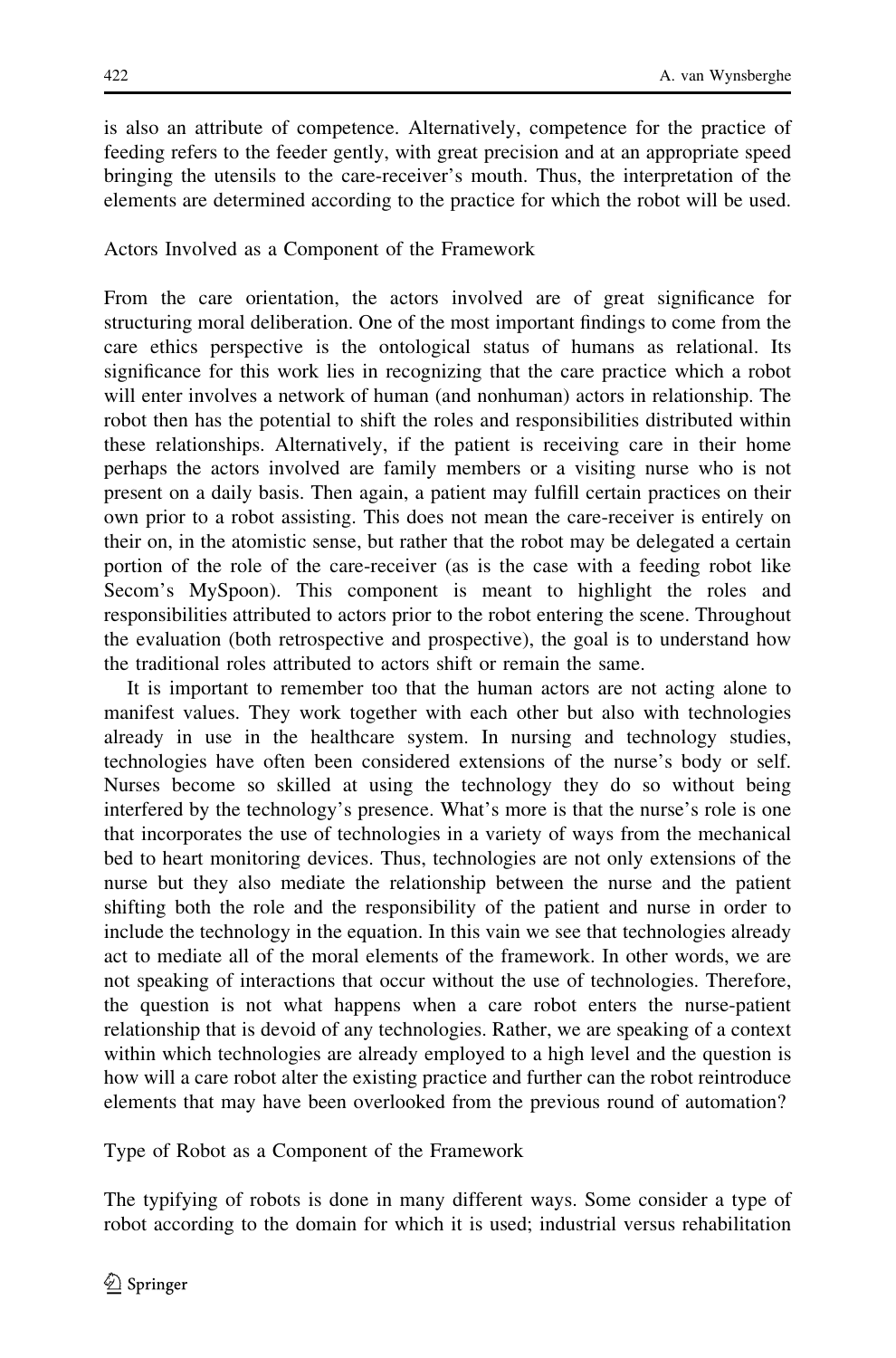versus military versus search and rescue robots (Veruggio and Operto [2006\)](#page-26-0). For others, types of robots may be in terms of industrial robots versus service robots versus personal robots. This classification of robots is dependent on the amount of human interaction the robot will have and the predictability or structuring of the environment within which the robot is working. Industrial robots have very little interaction with humans and are present in a structured environment where their actions are closely monitored and highly predictable. Service robots are meant to act in human environments (unstructured and unpredictable) with varying degrees of human contact and interaction (Engelberger [1989\)](#page-24-0). Personal robots are a type of service robot meant to interact and cooperate with humans in human environments—a domestic robot of sorts. There is no consensus as to a universal definition of a robot let alone the classification of different types of robots.

To specify for the purposes of the framework discussed here, the manner in which I classify as 'type of robot' has to do with how the robot will be used among the human actors—how a role and responsibility is delegated to a robot. For example, an enabling robot is one which enables a human to perform an action previously not possible without the robot or, the robot enhances the human's performance during a task—the robot and human are working together toward a goal but the human is in control of the both him/herself as well as the robot. Thus, the role and responsibility for accomplishing that role is a shared effort with the robot perceived in an instrumentalist way, as a tool. Robots of this type are telepresence robots like the RP7 or surgical robots like Intuitive Surgical's daVinci. A replacement robot is one that fulfills a practice in place of the human. The role of the human and the associated responsibilities are delegated fully to the robot. Examples of this type of robot are the RI-MAN or RIBA autonomous robots for lifting. An assistive robot is one which aids a human in performing an action by providing a portion of the practice without the direct input of a human operator and is thus delegated a partial role and a partial responsibility. This robot differs from an enabling robot in that it does not require consistent input from a human but rather can execute a practice once given its command. Examples of this kind of robot are the TUG and HelpMate robot used for deliveries in hospitals. The role and responsibility of the delivery is shared between the robot and the human deliverer/ receiver; however, the robot fulfills many steps without input from a human.

#### Manifestation of Moral Elements as a Component of the Framework

Manifestation of moral elements refers to how the values are observed, prioritized, and interpreted throughout a care practice, in a given context (with and without the introduction of the care robot). The values are expressed as the moral elements in care, identified by care ethicist Joan Tronto. They are attentiveness, responsibility, competence and reciprocity (Tronto [1993\)](#page-25-0). These elements are general such that they may be considered needs of *any* care practice, independent of individual caregivers, care-receivers, context or practice. The moral elements act as a heuristic tool to ensure the incorporation and reflection of the fundamental care values in the design of a care robot. This component relies on a detailed description of the care practice such that the moral elements become apparent through the description of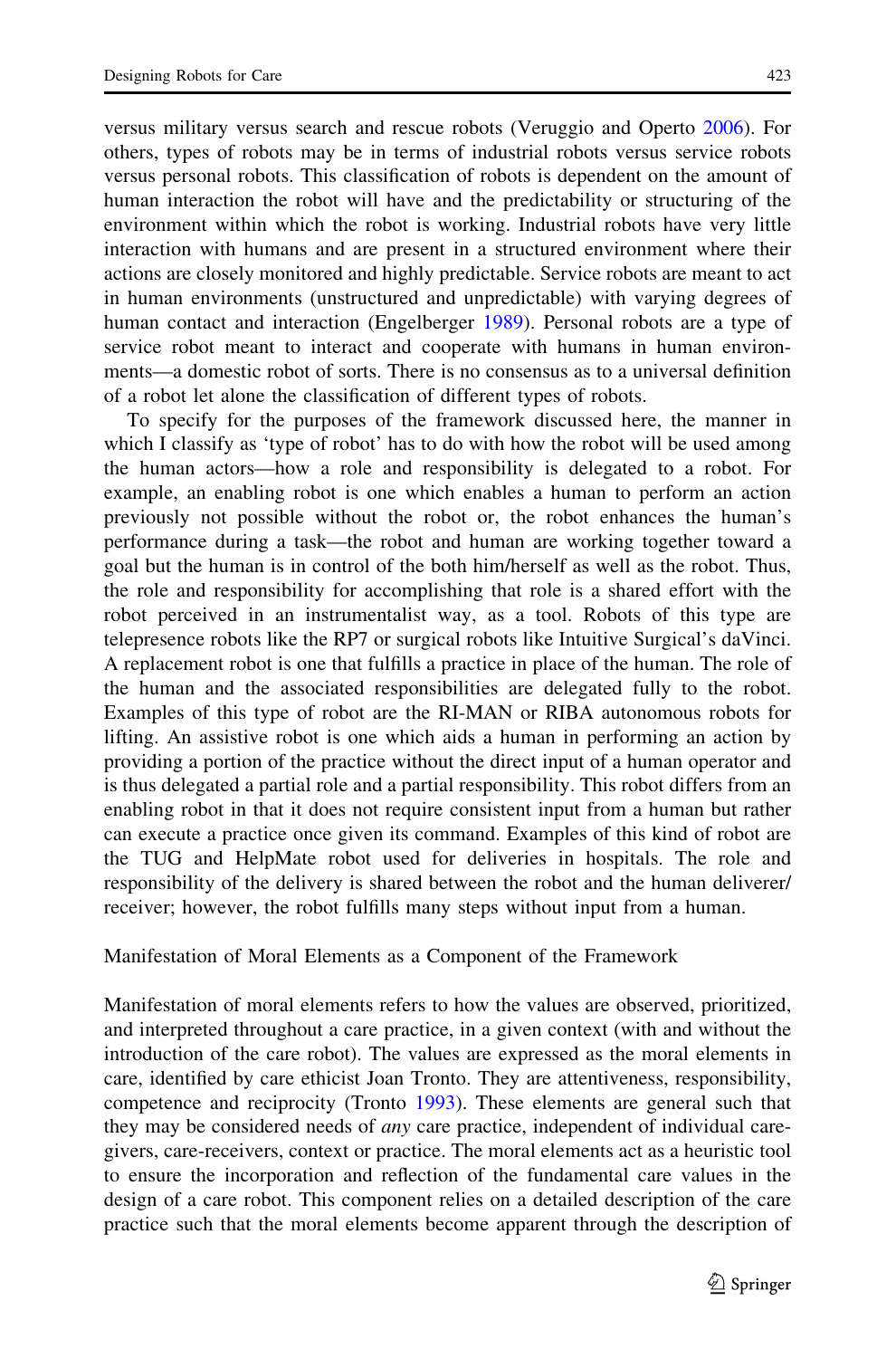the practice, in context, in terms of the actions and interactions between actors (human and nonhuman). Along with understanding the way in which the moral elements come into being it is important to indicate the distribution of roles and responsibilities as an additional tool for observing the presence of norms in a given practice.

#### The Care Centered Value Sensitive Design Methodology

Applying the care centered framework allows me to analyze the components of good care practices with and without the presence of a care robot. When we operationalize the framework we are able to see the relationship between the technical content of a care robot and how it works to promote (or demote) certain care values. To follow the CCVSD methodology, one begins by identifying the context, practice, actors involved and how the moral elements are manifest in traditional care practices. This does not mean that the traditional care practice (i.e. the care practice without the care robot) provides a normative standard in all cases but rather to understand how values become manifest through the practice. Keeping in accordance with the care orientation, beginning in this way allows for an analysis with the emphasis on uncovering the distribution of responsibilities, roles and values.

As I have claimed, the framework may be used for both the retrospective and the prospective ethical assessment of care robots and the manner in which the CCVSD methodology occurs differs for each. In other words, it may be used at multiple times throughout the design process of a care robot. For retrospective evaluations using the framework, one identifies the context, practice, actors and the manifestation of moral elements for the practice without the inclusion of a care robot. Following this, one then discusses the type of robot (assistive vs. enabling vs. replacement) and the manner in which the proposed care robot capabilities impact the manifestation of moral elements. As such, the evaluation of the care robot is done on a design-by-design basis according to context and practice. For retrospective analysis, the CCVSD methodology allows one to evaluate the addition of the care robot into a network of actors performing a practice in a specific context. The methodology for retrospective evaluation incorporates additional reflective tools, in particular the theory of scripts (Akrich [1992](#page-24-0)), for uncovering the deeper meaning attributed to the robot through an analysis of the (potential) embedded assumptions as well as any shift in roles and responsibilities among actors.

For prospective evaluation, one again identifies the context, practice, actors and the manifestation of moral elements for the practice without the inclusion of a care robot. Following this, one then speculates on what capabilities a robot ought to have to ensure the promotion of said values. For prospective analysis, the CCVSD methodology allows engineers and ethicists to understand the capabilities the robot ought to have in order to safeguard the manifestation of care values. In order to demonstrate how the care centered framework and the CCVSD methodology may be used for the retrospective ethical evaluation of care robots, I take the practice of lifting and compare two care robots which may be used for this practice.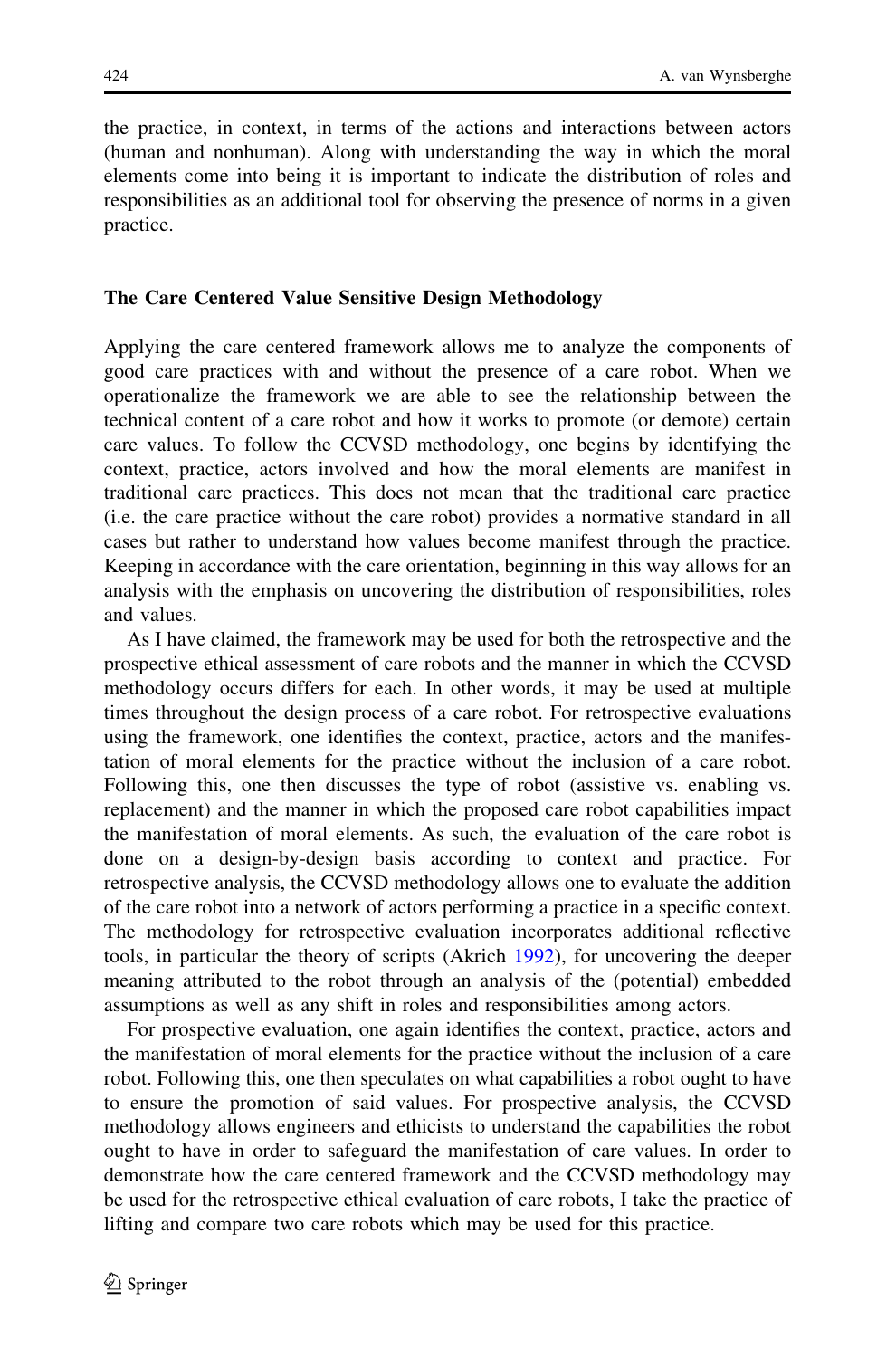One of the more challenging practices for the nurse is the lifting of patients. Many elderly patients in the hospital or nursing home require partial assistance for lifting themselves out of bed or out of a chair. Alternatively, many are not capable of supporting their own weight at all and require complete assistance of a nurse to get out of bed or out of a chair. Given that the nurse must do this for any number of patients, there is a risk to the nurse's physical safety if she/he is required to lift every patient. What's more, many nurses are not physically strong enough for this. As a result, nurses have opted to use mechanical lifts on the many occasions that patients need to be lifted (Li et al. [2004\)](#page-25-0).

To do this the nurse encloses the curtain around the patient to ensure privacy throughout lifting. The nurse adjusts the bed for ease of lifting and using the mechanical lift for complete assistance, the patient is lifted using a remote control, controlled by the nurse. The patient is then lowered into the chair. When the patient is being lifted there is no physical contact with the nurse, although the nurse is physically present there is no chance for eye contact as the patient is raised quite high and the nurse is paying attention to the remote control and aligning the wheelchair for placement. Thus, eye contact and touch are not possible. This first wave of automation presents a rather flat view of the care practice of lifting. Meaning, it appears to have viewed the practice as a task, as an event that is separate from the process of care and uninvolved in the manifestation of care values. As I have already shown, valued actions like touch and eye contact are integral for establishing and/or maintaining a trusting bond and this bond is integral for the provision of good care later on in the process (the patient complying with their treatment plan, taking medications, being honest about their symptoms etc.). In short, the practice of lifting requires much more than the action of lifting the carereceiver from one place to another. In order to call this is a ''good care practice'' according to the care orientation, many other values need to be expressed throughout the practice—values like attentiveness to the care-receiver responses or eye contact for establishing trust in the practice (and technology in this instance).

For this example, the context is the hospital, the critical care ward, the practice is lifting and the actors are the care-receiver, the care-giver, the mechanical lift, the mechanical bed, the curtain to enclose the care-receiver and the room. In terms of the manifestation of moral elements, attentiveness of the nurse is directed towards the machine and its functioning rather than exclusively towards the patient and their status. In terms of responsibility, the nurse is responsible not only for their behavior but also for the function of the machine. Trust here is a hybrid affair between the care-giver, care-receiver and the mechanical lift—meaning, the patient trusts the nurse as to whether or not the mechanical lift will work. Trust is also bestowed on the technology as a result of the values guiding the institution—the patient trusts the institution's judgment when using the technology. In terms of competence, it is questionable whether the lift facilitates the element of competence. Although the nurse is able to lift multiple patients in a given day with the same skill, the lack of touch and eye contact leave one wondering whether or not this is a skillful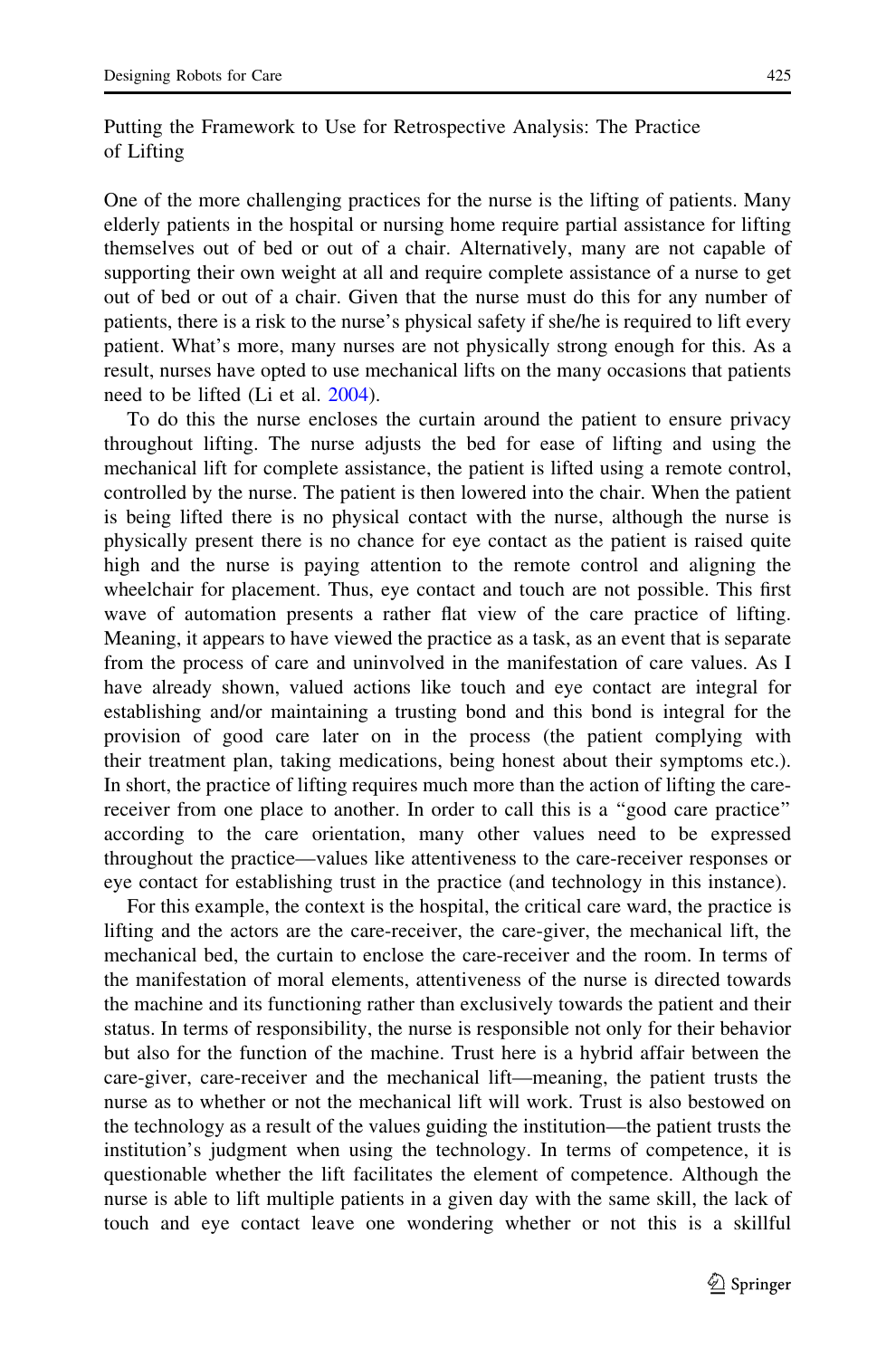completion of the task. The reason to question this once again has to do with the criteria for ''good care''—fulfillment of the action efficiently is not enough to render a practice 'good', the manner in which the practice is fulfilled is what makes it a 'good' practice. Thus, a good lifting practice, in the hospital, includes eye contact as a way of communicating and establishing a bond. With respect to reciprocity, the nurse is present and thus verbal and visual communication are possible; however, with the nurse's attention on the remote one would wonder how perceptive they might be to the reactions of the patient. $4$  The current technology involved in the practice of lifting shows us how important it is for designers to understand the holistic vision of care and how care practices fit within this vision—they act as a moment for the promotion of care values. Consequently, the introduction of care robots presents a unique opportunity to re-introduce certain values of ethical importance. Alternatively, a robot may perpetuate the trend to minimize certain care values.

Care Robots for Lifting and Their Impact on the Moral Elements of Care

There are two robots which will be used for the CCVSD retrospective ethical evaluation of current care robot designs. Each of these robots is considered an actor in the practice of lifting once it is incorporated. The first is an autonomous robot for lifting, formerly known as the RI-MAN robot from the Riken Institute (Onishi et al. [2007\)](#page-25-0) now replaced by the RIBA robot and the second is a human-operated exoskeleton, the Hybrid Assistive Limb (HAL) from Cyberdyne (Hayashi et al. [2005\)](#page-25-0). There are a variety of exoskeletons currently on the market with similar capabilities and thus for the purposes of this analysis the important distinction to be made is between an autonomous and a human-operated robot. Both robots can achieve the same task (lifting a patient); however the technical capabilities through which this task is achieved differs and thus changes the way in which the caring practice is fulfilled. The autonomous robot meaning is capable of lifting a patient and carrying him/her from one place to another without being controlled by a human operator. This robot is a replacement robot, aimed to replace the care-giver in the practice of lifting. The robot is designed to work directly with humans and as such is programmed for safety considerations like speed as well as the materials which are used for its structure.

Alternatively, the human-operated robot, HAL, is an exoskeleton, meaning a human operator wears the robot in order for it to fulfill its task. The robot is a weight displacing robot such that the human does not feel the full effects of the weight. Versions of this type of robot exist in factory and military applications to prevent over exertion of factory workers or soldiers respectively. It is not an autonomous robot, but a human-operated one and is thus an enabling robot—one which does not replace a human in their role but shares the role with a human. It too will interact directly with a human (more than one in most instances) and must be programmed for the appropriate safety considerations. Given that the robot is human-operated,

<sup>&</sup>lt;sup>4</sup> This is not a critique or nurses or the manner in which they fulfill their roles but rather a critique of the technology and its impact on the practice of lifting.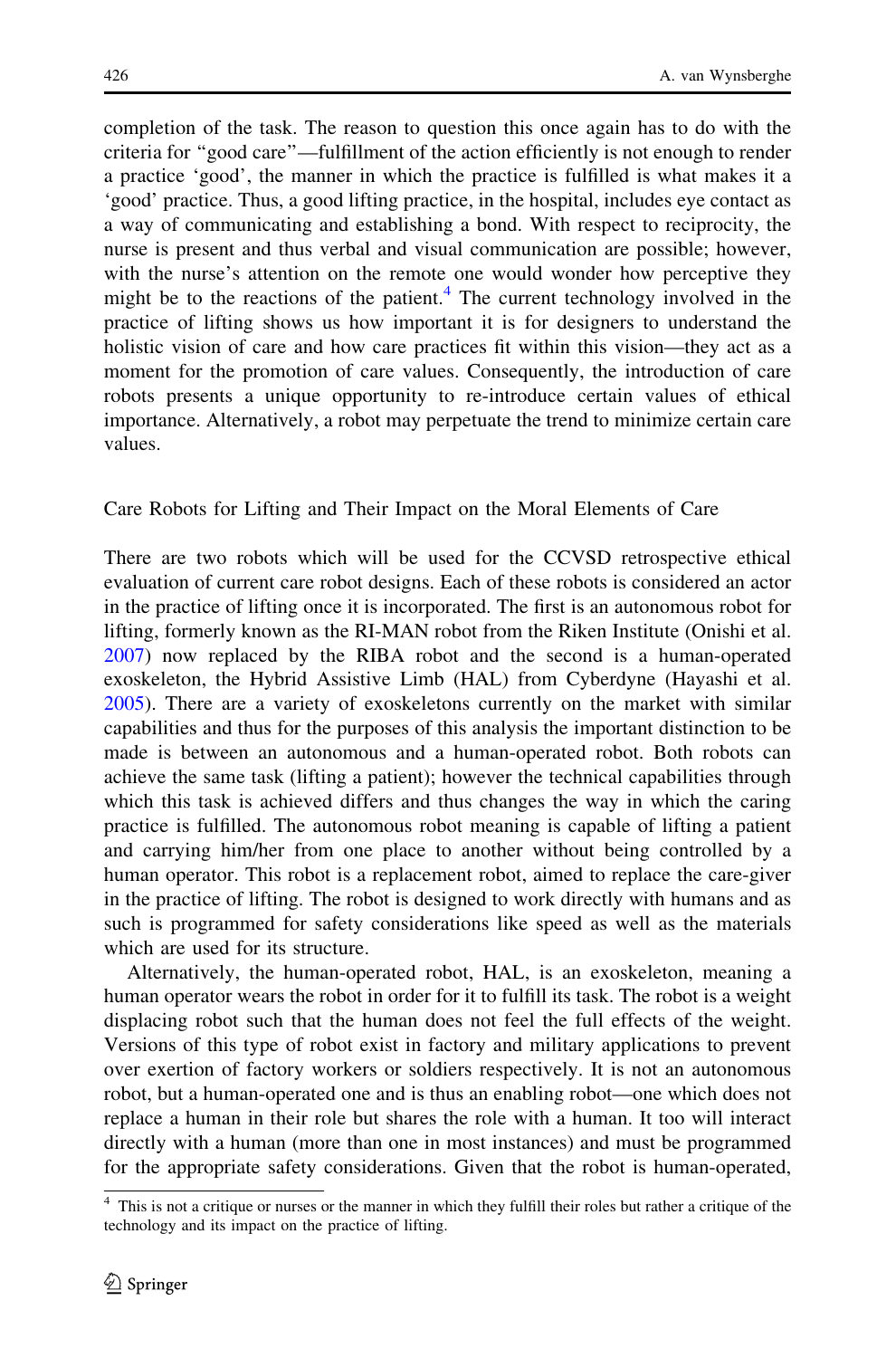programming for safety considerations are slightly different compared to those of the autonomous one. For example, the robot will not require the same sensors for perceiving a wall, person or object in its range. While the previous robot is capable of replacing the human care-giver that would normally lift the patient, this robot is meant to assist the human care-giver with their task. By reading the biometric signals of the care-giver, the robot is able to bear the burden of the weight of whatever the care-giver is lifting. This could be a patient, a bed, a heavy box etc.

Manifestation of Moral Elements Once the Robot has been Introduced into the Care Practice

The resulting practice of lifting when comparing the two robots looks incredibly different. In the first instance, the autonomous robot, all elements have been delegated to the robot. Meaning, the robot is responsible for being attentive to the frailty of the patient when lifting, the robot is ultimately responsible for the safety throughout the practice, the robot is required to fulfill the practice in a skillful manner and, the robot is responsible for perceiving whether the needs of the patient have been met. Firstly, at this point in time, the technology does not allow for such a sophisticated manner of task completion by a robot—the robot does not know what it is doing or why it is doing something and is not capable of engaging in a reciprocal interaction. The question then is whether the robot's capabilities ought to be evaluated against the human or whether a new standard ought to exist for robots. From a moral perspective, given that the robot is a replacement robot in a nursing home context, the robot must be evaluated against a human care-giver. The same does not hold for an enhancement or assistive robot. From Tronto's perspective, which asserts that care is only good care when there is a marriage between caring about and caring for, the robot does not meet the requirements of a good carer. From Little's position of the care orientation, emphasis is drawn to the care robot's possibility to interfere with the establishment of trust and bonds and in so doing the care robot poses a threat. As such, the moral question is not whether or not the robot can fulfill the practice in an efficient manner but why the robot is being delegated this role and responsibility. Alternatively, from a technical perspective this does not demand that the robot's appearance mimic a humans—the autonomous robot could perhaps have four arms instead of two to facilitate lifting. But, from a moral stance, a robot replacing a human must be assessed according to whether or not it is capable of facilitating and promoting the vales a human care-giver brings about.

If, however, the robot is (someday) capable of understanding what it is doing and why, and may act in a skillful manner, the robot still poses a threat to the holistic process of care. The holistic process of care refers to the concept that care is not one task or a series of tasks but is a compilation of practices to meet the needs of the actors, each practice building on the last. For the practice of lifting it is necessary that the care-receiver trust the care-giver initially in order for lifting to occur but it is also a moment in which the two can establish a bond to ensure compliance with a care plan further along. Seeing as the robot replaces the care-giver for this practice, it is possible that the care-giver and care-receiver may not have the same bond—the care-receiver may not feel any sort of responsibility towards the care-giver to abide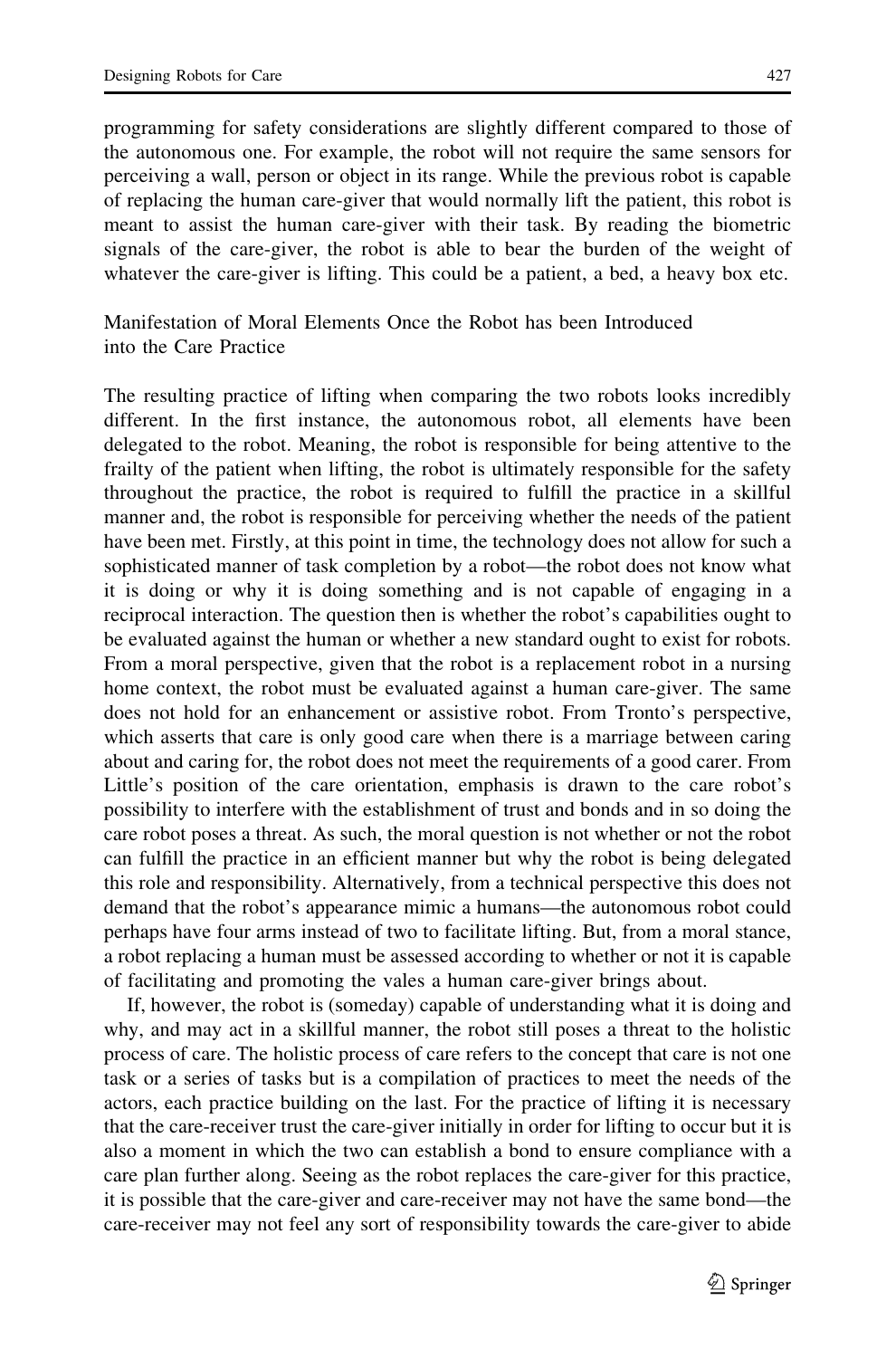by their care plan. What's more, perhaps the care-receiver may not trust the plan established by the care-giver. This is not to say that trust cannot be established through another practice, but rather that it does not present the forum in which trust is traditionally established or strengthened. Taking this into consideration in the design process of the robot means that designers ought to anticipate this and perhaps consider another forum in which trust can be established or strengthened between the care-giver and care-receiver.

Alternatively, in another context there may be care-receiver's who would prefer the assistance of an impartial robot to keep their dignity and integrity intact. This could be the case in a home setting where a spouse is the only one available for lifting. With a change in context comes a change in the interpretation and prioritization of values. The care-giver may be the spouse of the care-receiver and thus privacy is seen in a different way. Instead of the curtain being closed as a way to ensure privacy, the care-receiver would prefer not to be exposed in that way to their spouse at all. This interpretation of the value of privacy may place it at the top of the hierarchy of values above others like efficiency, eye contact, touch or human presence. Consequently, having an autonomous robot to fulfill the practice of lifting may be seen as a more compassionate means when the care-receiver's vulnerability is maximized by requiring help for these practices. Once again, this divergence shows the importance of context in the ethical assessment of a care robot.

In the second instance, the case of the enabling robot, the element of attentiveness is still in the domain of the human as is the element of responsiveness. For the former, the care-giver uses his/her own faculties to ascertain when the carereceiver needs to be lifted, at what speed, from which angle and with or without social interaction. For the latter, reciprocity is something that happens between the care-giver and care-receiver in real time by verbal and nonverbal cues detected by the care-giver. Meaning, the nurse can ask the patient how they are doing while they are lifting. As for responsibility and competence, these elements now become shared endeavors between the human and the robot given that the role of weightbearer is delegated to the robot. The care-receiver and care-giver must both trust the technology—responsibility for the safety of the practice becomes a hybrid event between the human care-giver and the robot. Additionally, a certain amount of competence for the skillful completion of the practice is delegated to the robot. Thus, a portion of the responsibility for lifting is delegated to the robot as is a certain level of skill; however, this is done in an enabling way, therefore the human care-giver is still responsible overall. This also means that the robot is not evaluated against the human completely but is evaluated as to how it enables the human in their performance of the practice. As such the robot is evaluated according to how well it bears the weight but not how well is it able to pick up on nonverbal cues of the care-receiver.

The reflections provided here give preliminary insights into the impact of a care robot and its capabilities on the resulting care practice. This is not an exhaustive reflection, however, given that a deeper meaning may be attributed to the inscribed shift in roles and responsibilities. Accordingly, the CCVSD methodology incorporates additional tools for an in-depth look at the meaning the robot may take on.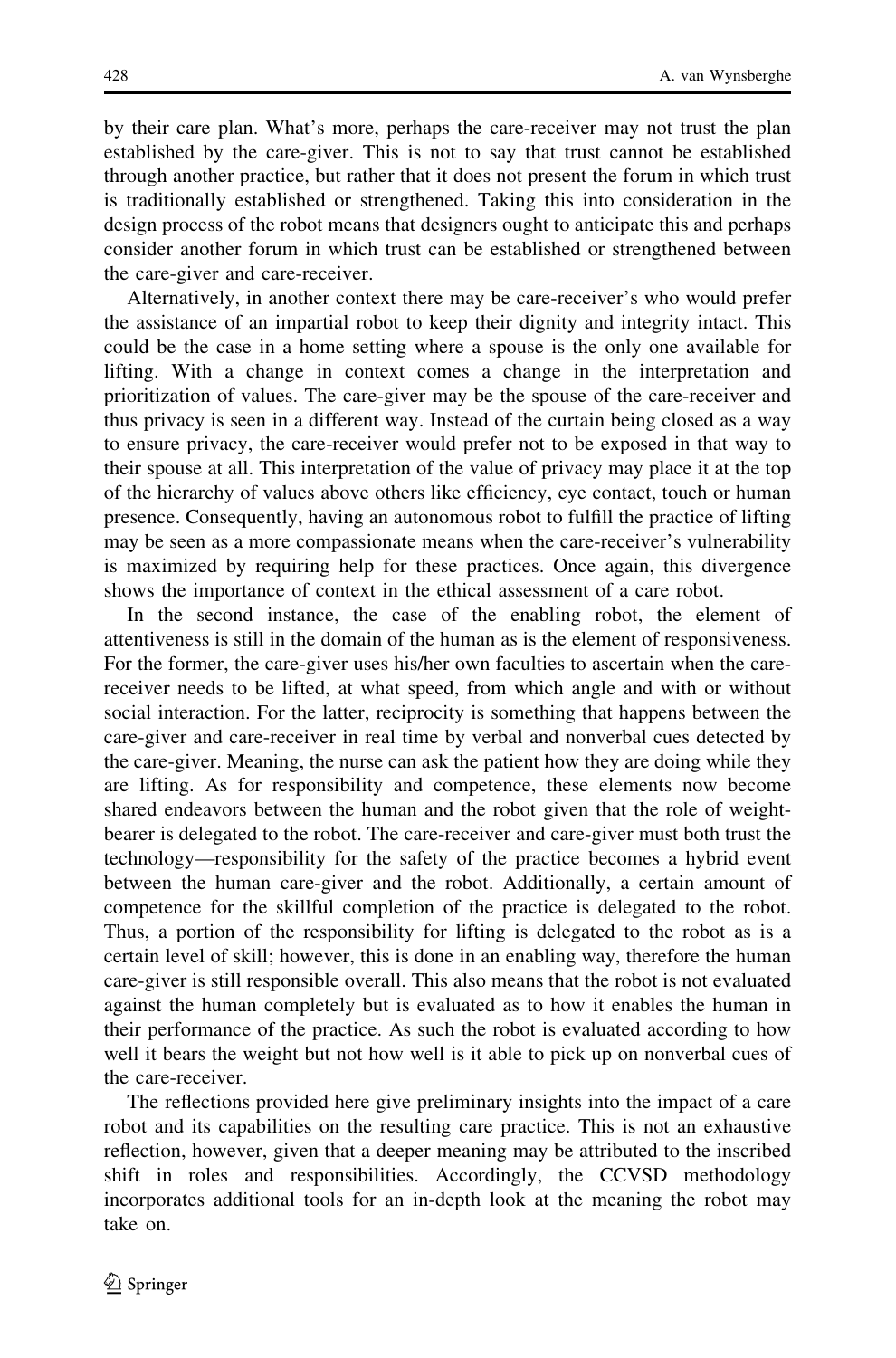#### Attributing Meaning to Care Robot Designs

It is only through a deeper understanding of what care values are and how they are manifest throughout a care practice that we come to grasp the impact a design might have on the care practice. Above and beyond the direct relationship one might uncover between care values and the technical capabilities of the care robot, there is greater meaning attributed to these capabilities upon further reflection.

Akrich discusses the embedding of elements in terms of assumptions made about user preferences and competencies ([1992\)](#page-24-0). Placed in context, each robot takes on a distinctive meaning related to the assumptions embedded within. This description is quite useful for my reflection and an important distinction must be made here pertaining to the difference between assumptions and the concept of values and norms. Assumptions are more about the real word, they are descriptive in a sense while values are more about what the real world ought to be like, they are normative in a sense. When an assumption is made about a value to be embedded, it does not have to be a description about what is, but could also be a claim about what values ought to be expressed, how they ought to be expressed, or what priority they ought to be given. In others words, when the built-in assumption pertains to a value, or when a valuation is being made, the result is a normative claim about what the values should be, what should be valued, or what the ideal is. For Akrich, ''many of the choices made by designers can be seen as decisions about what should be delegated to a machine and what should be left to the initiative of human actors'' (p. 216). By making choices about what should and should not be delegated to certain actors (human or nonhuman), engineers may change the distribution of responsibilities in a network.

Consequently, each robot reflects divergent assumptions pertaining to the understanding of a care practice, the aim of the care practice and the prioritization of values manifest through a care practice. When using the autonomous robot in a hospital setting, the understanding of the practice reflects a vision of a task rather than a practice—that lifting is just an action that needs to be done in order to get on to the next action. As I have stressed throughout the paper, from the care ethics perspective this is not what a good care practice looks like. The ideal practice of lifting seen through this robot is a standardized one where the value of efficiency is placed as the top priority. Although efficiency was not explicitly discussed previously, it is thought to fall under the realm of competence. This onedimensional view of good care as efficient may have negative implications for the overall care process. One may presume that the quality of interactions, the number of social interactions, and the presence of a human are threatened by this efficient system. Alternatively, the system may be considered efficient given that time of the human care-giver is freed up, ultimately improving the number of social interactions and the quality thereof. This last point is also dependent on how the robot is introduced and would not become apparent until the robot has been implemented in a specific context.

The autonomous robot reflects a vision of the practice of lifting which does not require any of the values traditionally involved; human touch, eye contact, human presence. If these values are normatively understood and recognized as only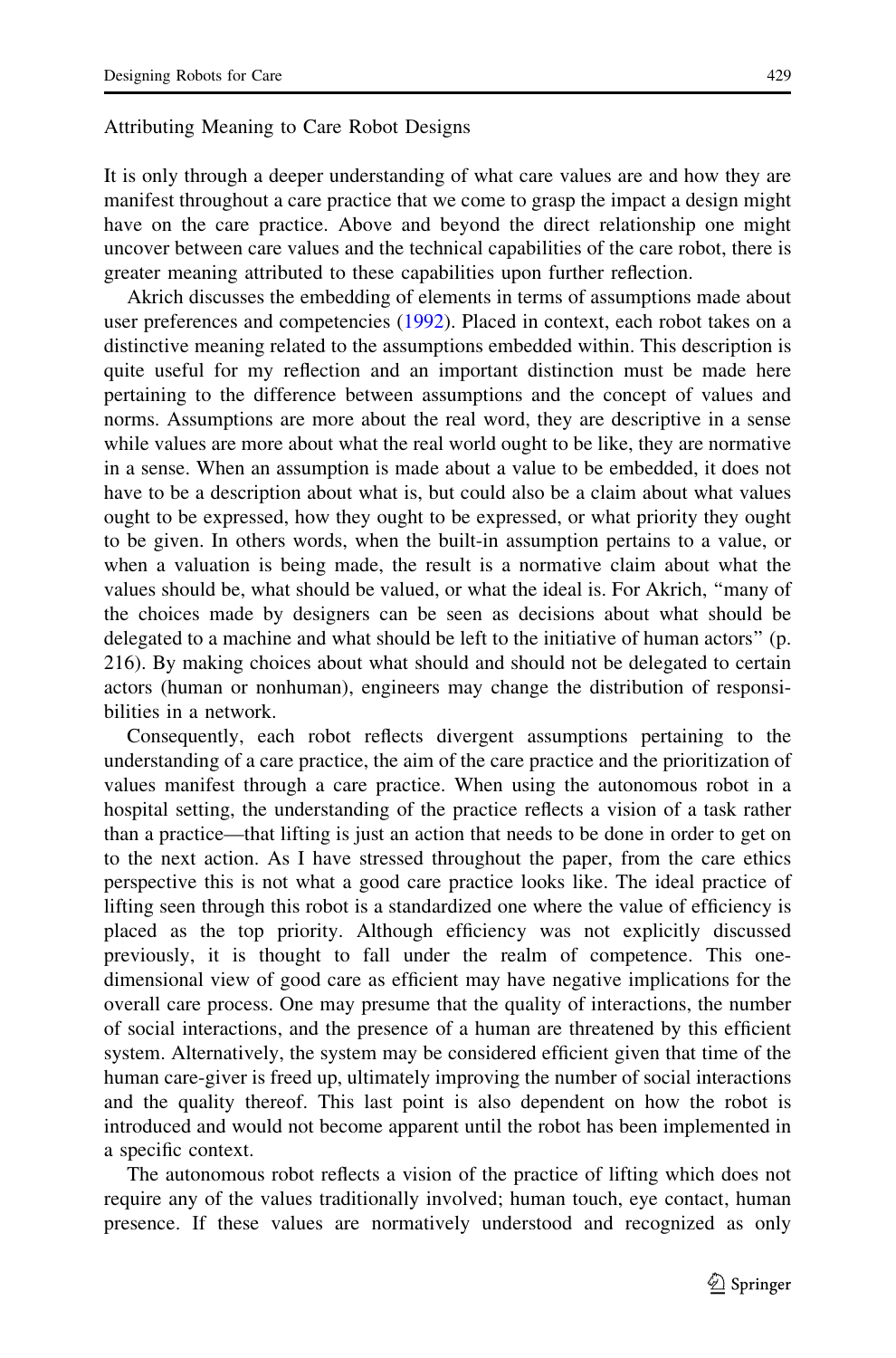possible through human–human interactions,<sup>5</sup> then this demands that a human be present for the practice of lifting in all instances. However, as we saw before, context plays a role. It is possible to suggest that in the context of the hospital or nursing home, where ''good care'' depends on the relationship between the caregiver and care-receiver, human contact for a practice like lifting is always required. This is in part due to the vulnerability of the care-receiver while being lifted as well as the need to form a bond between care-giver and care-receiver. Alternatively, in a home context in which a relationship between care-giver and care-receiver is already established and strengthened, the need for human presence, eye contact and touch for the practice of lifting may not be as pertinent. Moreover, when the caregiver is a spouse it may be preferable not to have the human present. Thus, both design and integration into the healthcare system are of importance here.

Alternatively, the human-operated exoskeleton reflects an understanding of this care practice as one in which the aim of the practice is not solely to lift the care-receiver from one place to another but is a moment to establish a bond and convey other care values. The vision of care presupposed in the design of the human-operated care robot is one in which individualized care with a human care-giver present at all times for all parts of the care practice, is the overall aim. Efficiency is still a priority; however, it is achieved through meeting the need of the care-giver by contributing to the element of competence (enhancing the skill with which the care-giver may perform their role), attentiveness, (enabling the care-giver to perceive the minute cues of the care-receiver through the practice of lifting), and responsiveness (closely aligned with attentiveness but also embodies the reciprocal dimension of the relationship). Consequently, by demanding the human's presence for the task of lifting, the robot pays tribute to the holistic vision of care and the intertwining of needs and values.

I cannot say whether this is the epistemic aim of engineers, but can only point to the potential meaning that the robot may take on through pervasive use, and the presupposing assumptions directing such a meaning. Moreover, this is not to say that the autonomous robot ought to be disregarded or labeled as unethical—a variation in context changes things. Clearly, decisions concerning the use of a robot and its ethical implications are many-sided and complicated and demand an understanding of the specific context and users for anticipating how the elements will be served to their greatest potential.

#### Conclusion

The prospective robots in healthcare intended to be included within the conclave of the nurse-patient relationship require rigorous ethical reflection to ensure that their design and introduction do not impede the promotion of values and the dignity of patients at such a vulnerable and sensitive time in their lives. The ethical evaluation of care robots requires insight into the values at stake in the healthcare tradition. What's more, given the stage of their development and the lack of standards to

 $\frac{5}{1}$  I say 'many' of these values given that certain telepresence robots are capable of providing eye contact and the feeling or impression of human presence even when the human is not physically present.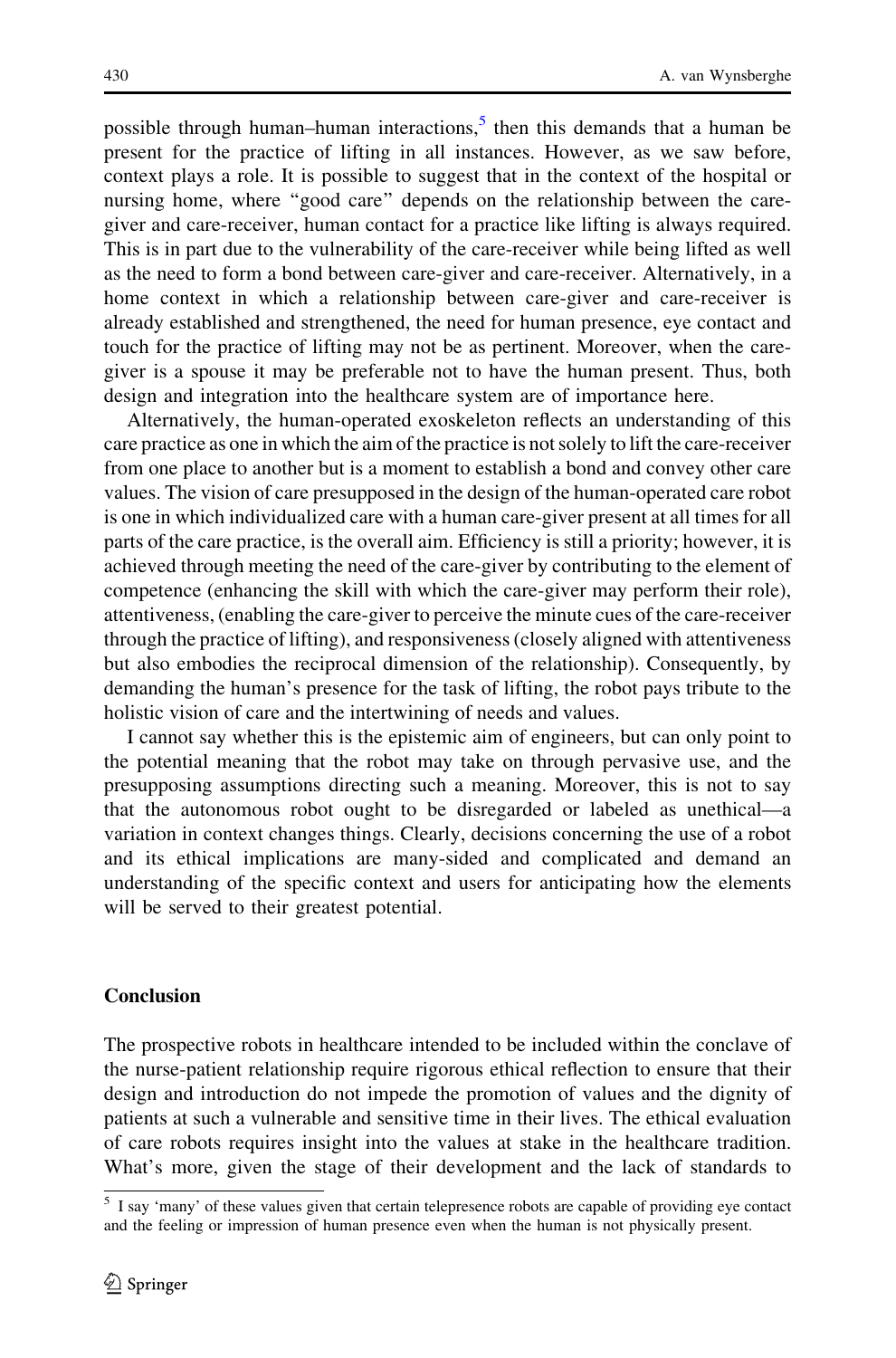<span id="page-24-0"></span>guide their development, ethics ought to be included within the design process of such robots. The manner in which this may be accomplished, as presented here, uses the blueprint of the Value-sensitive design approach as a means for creating a framework tailored to care contexts. Using care values as the foundational values to be integrated into a technology and using the elements in care as the normative criteria, the resulting approach is referred to here as ''care centered value-sensitive design''.

The care centered framework is meant to indicate and direct the evaluator to the necessary components in care from a care orientation. The CCVSD methodology is meant to provide a guideline for analysis of a practice with and without the use of a care robot. Using the CCVSD methodology to compare two care robots used for the same practice with different capabilities, allows us to envision the resulting care practice in terms of the robot's impact on care values as well as the robot's potential impact on care in the holistic sense. For the latter, this is only understood when one grasps the interconnectedness of one practice with another. From this, the link between robot capabilities and their impact on the manifestation of care values is made clear. Consequently, we may ask the question; what kind of care do we want to provide and in so doing we may steer the design and development of care robots.

The aim of this paper was to present the conceptual foundation for the creation of a framework and methodology for the evaluation of care robots both retrospectively and prospectively. The aim was not to present an exhaustive evaluation of current and future care robots as this will be taken up in a later paper. The significance of this work comes from the stage of development of care robots and the belief that ethics may be included at this time in the design process to foster trust between the public and the resulting robots. The care centered framework adheres to the central thesis of the care orientation—that one is oriented to the components which require attention in order to begin ethical deliberation. What's more, the framework provides a starting point for the interdisciplinary collaboration of a range of robotics researchers—from designers, engineers and computer programmers to ethicists, psychologists and philosophers.

Open Access This article is distributed under the terms of the Creative Commons Attribution Noncommercial License which permits any noncommercial use, distribution, and reproduction in any medium, provided the original author(s) and source are credited.

#### References

- Akrich, M. (1992). The de-scription of technical objects. In W. Bijker & J. Law (Eds.), Shaping technology/building society. Cambridge, MA: MIT Press.
- Asaro, P. (2006). What should we want from a robot ethic? In R. Capurro & M. Nagenborg (Eds.), Ethics and robotics. Amsterdam, The Netherlands: IOS Press.
- Barras, C. (2009). Useful, loveable and unbelievably annoying. The New Scientist, 22–23.
- Brey, P. (2009). Values in technology and disclosive computer ethics. In L. Floridi (Ed.), The Cambridge handbook of information and computer ethics. Cambridge: Cambridge University Press.
- Cummings, M. (2006). Integrating ethics through value sensitive design. Science and Engineering Ethics, 12(4), 701–715.

Engelberger, J. (1989). Robotics in service. London: MIT Press.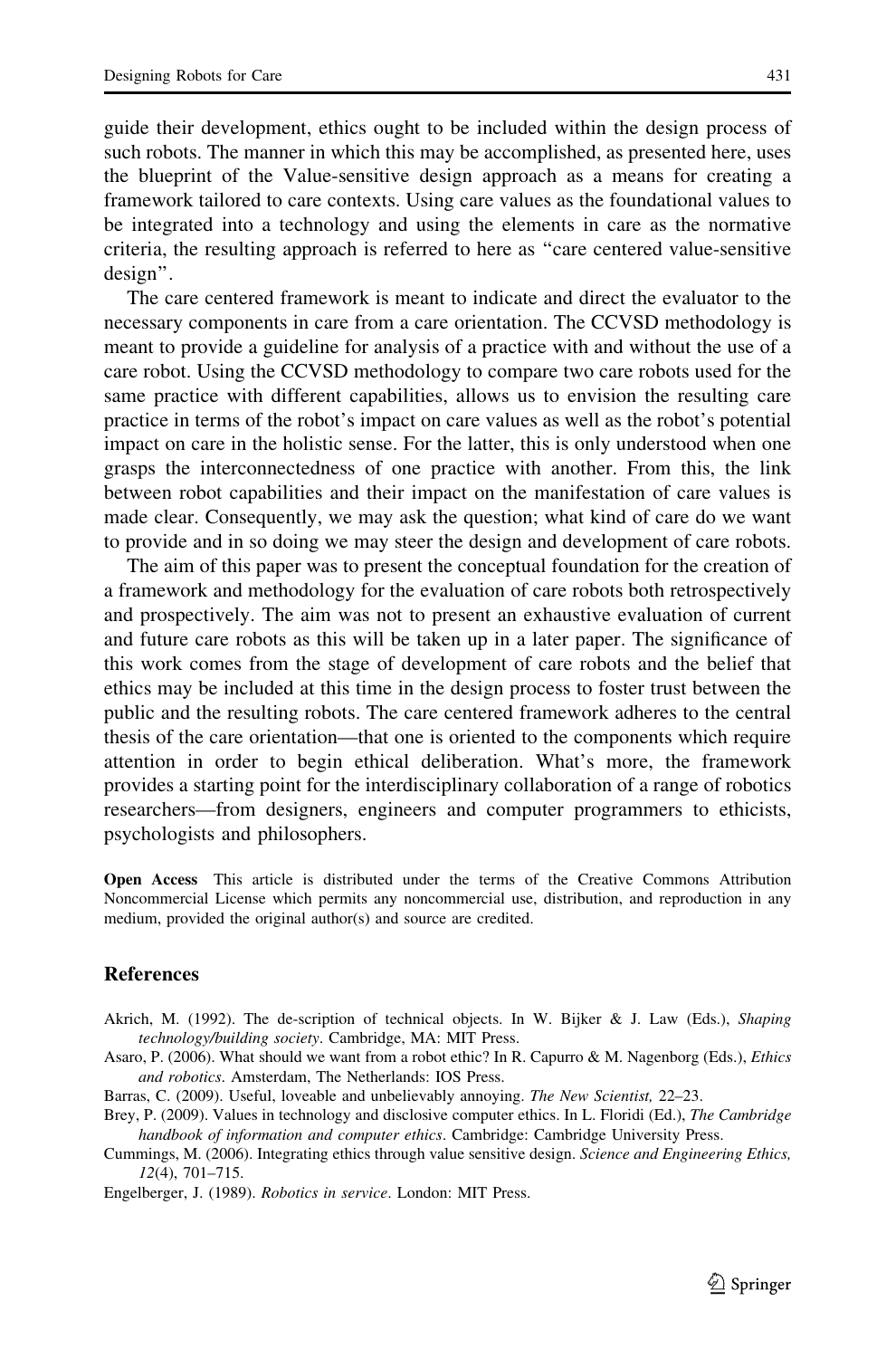- <span id="page-25-0"></span>Freidman, B., Kahn, P., et al. (2006). Value sensitive design and information systems. In P. Zhang & D. Galletta (Eds.), Human–computer interaction in management information systems: Foundations (pp. 348–372). NY: M. E. Sharpe.
- Friedman, B., & Kahn, P. H., Jr. (2003). Human values, ethics, and design. In The human–computer interaction handbook: Fundamentals, evolving technologies and emerging applications (pp. 1177–1201). Mahwah, NJ: Lawrence Erlbaum Associates, Inc.
- Gadow, S. A. (1985). Nurse and patient: The caring relationship. In A. H. Bishop & J. R. Scudder Jr. (Eds.), Caring, curing, coping: Nurse, physician, patient relationships (pp. 31–43). University Alabama: The University of Alabama Press.
- Gilligan, C. (1982). In a different voice: Psychological theory and women's development. Cambridge, MA: Harvard University Press.
- Hayashi, T., Kawamoto, H., & Sankai, Y. (2005). Control method of robot suit HAL working as operator's muscle using biological and dynamical information. IEEE International Conference on Intelligent Robots and Systems, 3063–3068.
- Howcroft, D., Mitev, N., & Wilson, M. (2004). What we may learn from the social shaping of technology approach. In J. Mingers & L. P. Willcocks (Eds.), Social theory and philosophy for information systems (pp. 329–371). Chichester: Wiley.
- ISO. (2011). [http://www.iso.org/iso/iso\\_catalogue/catalogue\\_tc/catalogue\\_detail.htm?csnumber=53820.](http://www.iso.org/iso/iso_catalogue/catalogue_tc/catalogue_detail.htm?csnumber=53820)
- Jecker, N. S., Carrese, J. A., & Pearlman, R. A. (2002). Separating care and cure: An analysis of historical and contemporary images of nursing and medicine. In E. Boetzkes & W. J. Waluchow (Eds.), Readings in healthcare ethics (pp. 57–68). Canada: Broadview Press.
- Kawamoto, H., & Sankai, Y. (2002). Power assist system HAL-3 for gait disorder person. Computers Helping People with Special Needs; Lecture Notes in Computer Science, 2398, 19–29.
- Latour, B. (1992). Where are the missing masses? The sociology of a few mundane artifacts. In W. Bijker & J. Law (Eds.), Shaping technology/building society. Cambridge, MA: MIT Press.
- Le Dantec, C., Poole, E., & Wyche, S. (2009). Values as lived experience; evolving value sensitive design in support of value discovery. In Proceedings of the 27th International conference on human factors in computing systems. ISBN: 978-1-60558-246-7.
- Li, J., Wolf, L., & Evanoff, B. (2004). Use of mechanical patient lifts decreased musculoskeletal symptoms and injuries among health care workers. Injury Prevention, 10(4), 212–216.
- Little, M. (1998). Care: From theory to orientation and back. Journal of Medicine and Philosophy, 23(2), 190–209.
- Mander-Huits, N. (2011). What values in design? The challenge of incorporating moral values in design. Science and Engineering Ethics, 17, 271–287.
- Metzler, T., & Lewis, L. (2008). Ethical view, religious views, and acceptance of robotic applications: A pilot study. Association for the Advancement of Artificial Intelligence. <http://www.aaai.org>.
- Nathan, L., Friedman, B., Klasnja, P., Kane, S., & Miller, J. (2008). Envisioning systemic effects on persons and society throughout interactive system design. In Proceedings of DIS (pp. 1–10).
- Nissenbaum, H. (1998). Values in the design of computer systems. Computers and Society, 38–39.
- Noddings, N. (1984). Caring: A feminine approach to ethics and moral education. Berkely: University of California Press.
- Onishi, M., ZhiWei, L., Odashima, T., Hirano, S., Tahara, K., Mukai, T. (2007). Generation of human care behaviours by human-interactive robot RI-MAN. IEEE International Conference on Robotics and Automation, 3128–3129.
- Reich, W. T. (1995). History of the notion of care. In W. T. Reich (Ed.), *Encyclopedia of Bioethics*, vol. 5 (pp. 319–331), Revised edition. New York: Simon & Schuster Macmillan.
- Rosati, C. (2009). Relational good and the multiplicity problem. Philosophical Issues, 19(1), 205–234.
- Ruddick, S. (1995). Maternal thinking. New York: Ballantine Books.
- Sharkey, N., & Sharkey, A. (2010). Granny and the robots: Ethical issues in robot care for the elderly. Ethics and Information Technology. doi[:10.1007/s10676-010-9234-6](http://dx.doi.org/10.1007/s10676-010-9234-6).
- Simpson, J. A., & Weiner, E. S. C. (1989). The Oxford english dictionary. Oxford: Clarendon Press.
- Sparrow, R., & Sparrow, L. (2006). In the hands of machines? The future of aged care. Mind and Machine, 16, 141–161.
- Super, D. E. (1973). The work values inventory. In D. G. Zytowski (Ed.), Contemporary approaches to interest measurement. Minneapolis: University of Minnesota Press.
- Tronto, J. (1993). Moral boundaries: A political argument for an ethic of care. New York: Routledge.
- Tronto, J. C. (2010). Creating caring institutions: Politics, plurality, and purpose. Ethics and Social Welfare, 4(2), 158–171.